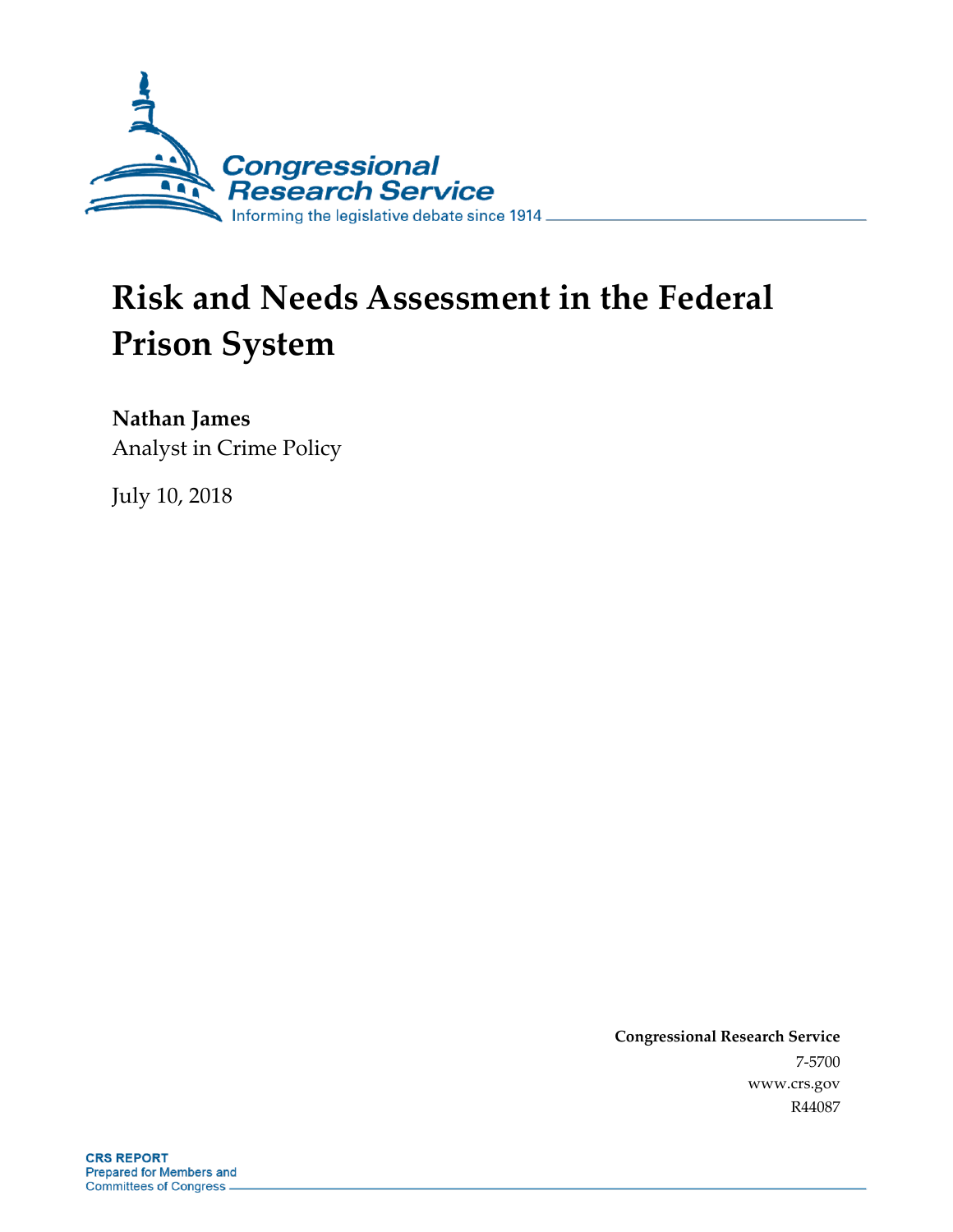### **Summary**

The number of people incarcerated in federal prisons increased dramatically over the past three decades. While the number of inmates in the federal prison system has decreased since FY2013, the federal prison population remains substantially larger than it was three decades ago.

Concerns about both the economic and social consequences of the country's reliance on incarceration have led to calls for reforms to the nation's criminal justice system, including improving the federal prison system's ability to rehabilitate incarcerated offenders by better assessing their risk for recidivism and addressing their criminogenic needs. "Criminogenic needs," are factors that contribute to criminal behavior that can be changed and/or addressed through interventions.

There have been legislative proposals to implement a risk and needs assessment system in federal prisons. The system would be used to place inmates in appropriate rehabilitative programs. Under the proposed system some inmates would be eligible for earned time credits for completing rehabilitative programs that reduce their risk of recidivism. Such credits would allow inmates to be placed on prerelease custody earlier. The proposed system would exclude inmates convicted of certain offenses from being eligible for earned time credits.

Risk and needs assessment instruments typically consist of a series of items used to collect data on offender behaviors and attitudes that research indicates are related to the risk of recidivism. Generally, inmates are classified as being at a high, moderate, or low risk of recidivism. Assessment instruments are comprised of static and dynamic risk factors. Static risk factors do not change (e.g., age at first arrest or gender), while dynamic risk factors can either change on their own or be changed through an intervention (e.g., current age, education level, or employment status). In general, research suggests that the most commonly used assessment instruments can, with a moderate level of accuracy, predict who is at risk for violent recidivism. It also suggests that of the most commonly used risk assessments none distinguishes itself from the others when it comes to predictive validity.

The Risk-Needs-Responsivity (RNR) model has become the dominant paradigm in risk and needs assessment. The risk principle states that convicted offenders need to be placed in programs that are commensurate with their risk level; in other words, provide more intensive treatment and services to high-risk offenders while low-risk offenders should receive minimal or even no intervention. The need principle states that effective treatment should also focus on addressing the criminogenic needs that contribute to criminal behavior. The responsivity principle states that rehabilitative programming should be delivered in a style and mode that is consistent with the ability and learning style of the offender.

There are several issues policymakers might contemplate should Congress choose to consider legislation to implement a risk and needs assessment system in federal prisons, including the following:

- Is there the potential for bias in the use of risk and needs assessment?
- Should certain inmates be ineligible for earned time credits?
- Should prison programming focus on inmates at high risk of recidivism?
- Should risk assessment be incorporated into sentencing?
- Should there be a decreased focus on long prison sentences?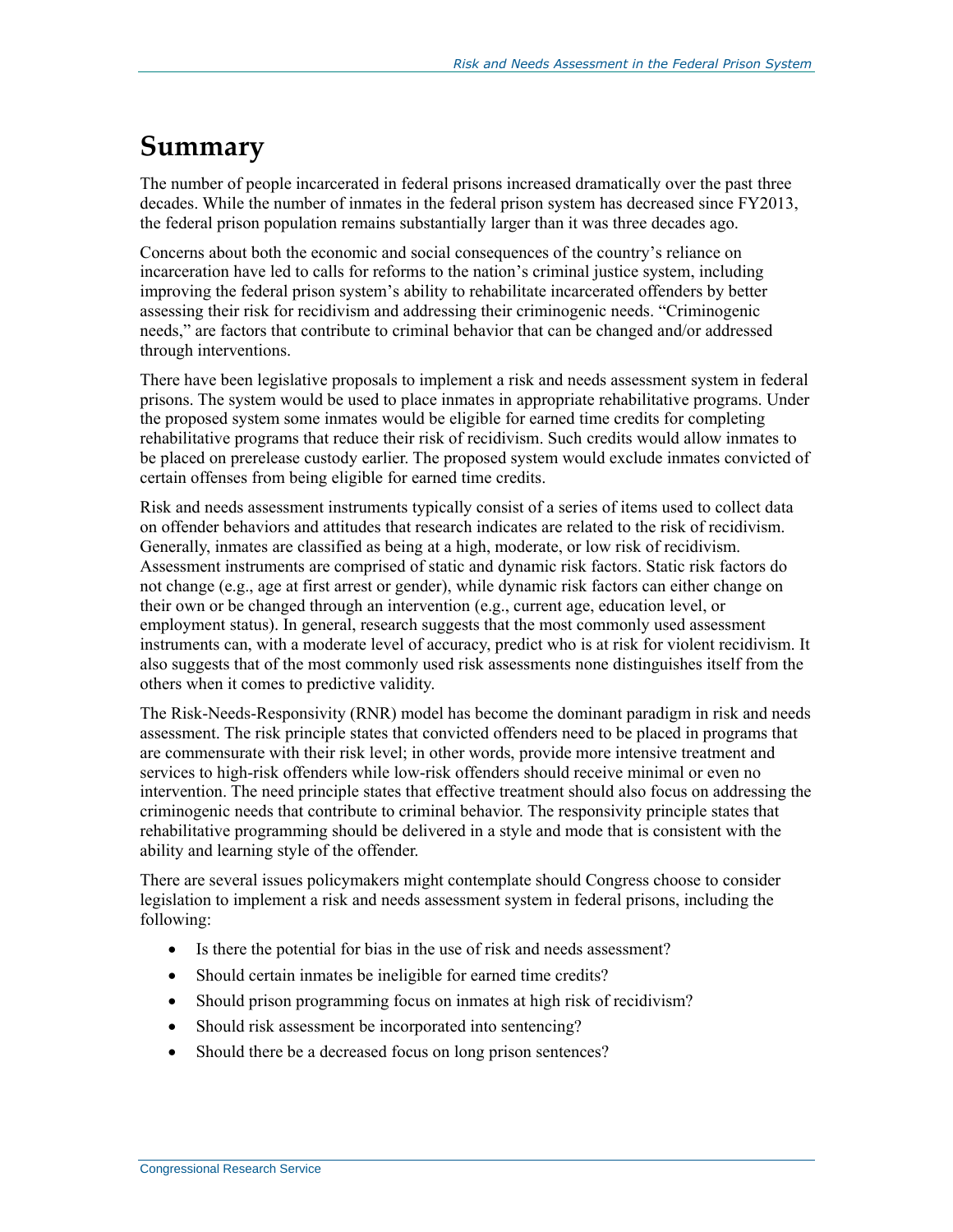### **Contents**

| Should Certain Inmates Be Excluded from Receiving Time Credits? 11 |  |
|--------------------------------------------------------------------|--|
|                                                                    |  |
|                                                                    |  |
|                                                                    |  |

### **Tables**

|  | Table 2. Conviction Offenses for Inmates Held in BOP Facilities at the End of FY2014 13 |  |  |  |
|--|-----------------------------------------------------------------------------------------|--|--|--|

#### **Contacts**

|--|--|--|--|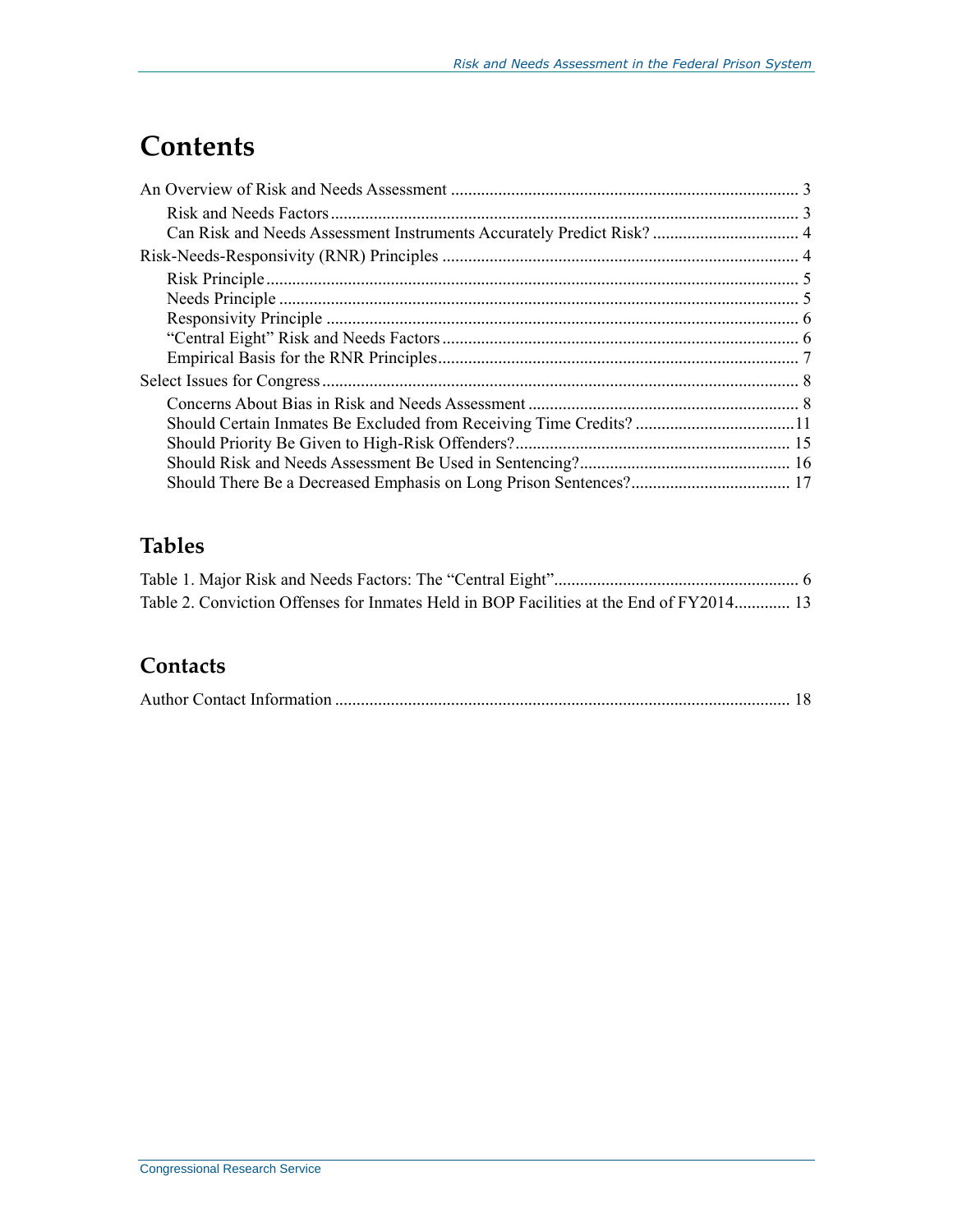he number of people incarcerated in federal prisons increased dramatically over the past three decades. The total number of inmates in the federal prison system increased from approximately 25,000 in FY1980 to over 219,000 in FY2013.<sup>1</sup> Since the peak in FY2013, The number of people incarcerated in federal prisons increased dramatically over the past<br>three decades. The total number of inmates in the federal prison system increased from<br>approximately 25,000 in FY1980 to over 219,00 to approximately 186,000 inmates in FY2017. <sup>2</sup> However, even with the recent decrease in the number of federal prison inmates, the federal prison population is more than seven times larger than it was three decades ago.

While research indicates that the expanded use of incarceration during the 1980s and 1990s contributed to the declining crime rate, the effect was likely small, $3$  and it has likely reached the point of diminishing returns.<sup>4</sup> Concerns about both the economic and social consequences of the country's burgeoning prison population have resulted in a range of organizations including the American Civil Liberties Union, Right on Crime, and the American Conservative Union's Center for Criminal Justice Reform calling for reforms to the nation's criminal justice system. Congress also formed the Charles Colson Task Force on Federal Corrections to examine the growth of the federal prison population and provide recommendations for reforms.<sup>5</sup>

There are two, not mutually exclusive, methods to reduce the number of incarcerated individuals in the United States: send fewer people to prison (e.g., placing offenders on probation or in a diversion program like a drug court) and/or shorten prison sentences (e.g., allowing inmates to serve a portion of their prison sentence on parole or granting them early release by allowing them to earn time off their prison sentence). While diverting "low-level drug offenders" from prison or granting nonviolent offenders early release have been popular proposals to reduce the prison population, the crime someone is convicted of is not the best proxy for the risk that person might pose to the community. For example, an offender who has no history of violence and who poses a low risk for future violence might be convicted of what is legally defined as a violent crime (e.g., illegal gun possession or driving the get-away car for someone who committed an armed robbery).<sup>6</sup> On the other hand, an offender with a history of violence might be sentenced to prison for a nonviolent crime or have a violent offense downgraded to a nonviolent offense as a result of a plea deal. $<sup>7</sup>$ </sup>

The assessment of offender risk was originally a matter of professional judgment. Prison staff, based on their own experience and training, would typically determine at intake which offenders were more or less likely to be a safety or security risk. These assessments would then be used to assign inmates to the appropriate institution or unit based on their risk determination. Over time,

 $\overline{a}$ <sup>1</sup> Data on the number of federal prison inmates can be found online at https://www.bop.gov/about/statistics/ population\_statistics.jsp.

<sup>&</sup>lt;sup>2</sup> In FY2013, the number of inmates under BOP's jurisdiction was 219,298, in FY2014 it was 214,149, in FY2015 it was 205,723, in FY2016 it was 192,170, and in FY2017 it was 185,617. At the time this report was updated, FY2017 was the most recent fiscal year for which federal prison population data were available.

<sup>3</sup> Research by the Brennan Center for Justice and the New York University School of Law estimates that 0%-7% of the decline in crime in the 1990s can be attributed to increased incarceration, while 0%-1% of the decrease in crime since 2000 can be attributed to increased incarceration. Oliver Roeder, Lauren-Brooke Eisen, and Julia Bowling, *What Caused the Crime Decline?*, Brennan Center for Justice, New York, NY, February 12, 2015, p. 6.

<sup>4</sup> Anne Morrison Piehl and Bert Useem, "Prisons," in *Crime and Public Policy*, ed. Joan Petersilia and James Q. Wilson, 2nd ed. (New York: Oxford University Press, 2011), p. 542.

<sup>&</sup>lt;sup>5</sup> See P.L. 113-76 and the joint explanatory statement to accompany P.L. 113-76, printed in the January 15, 2014, *Congressional Record*, p. H514.

<sup>6</sup> Leon Neyfakh, "OK, So Who Gets to Go Free?," *Slate*, March 4, 2015, http://www.slate.com/articles/ news\_and\_politics/crime/2015/03/prison\_reform\_releasing\_only\_nonviolent\_offenders\_won\_t\_get\_you\_very\_far.html. 7 Ibid.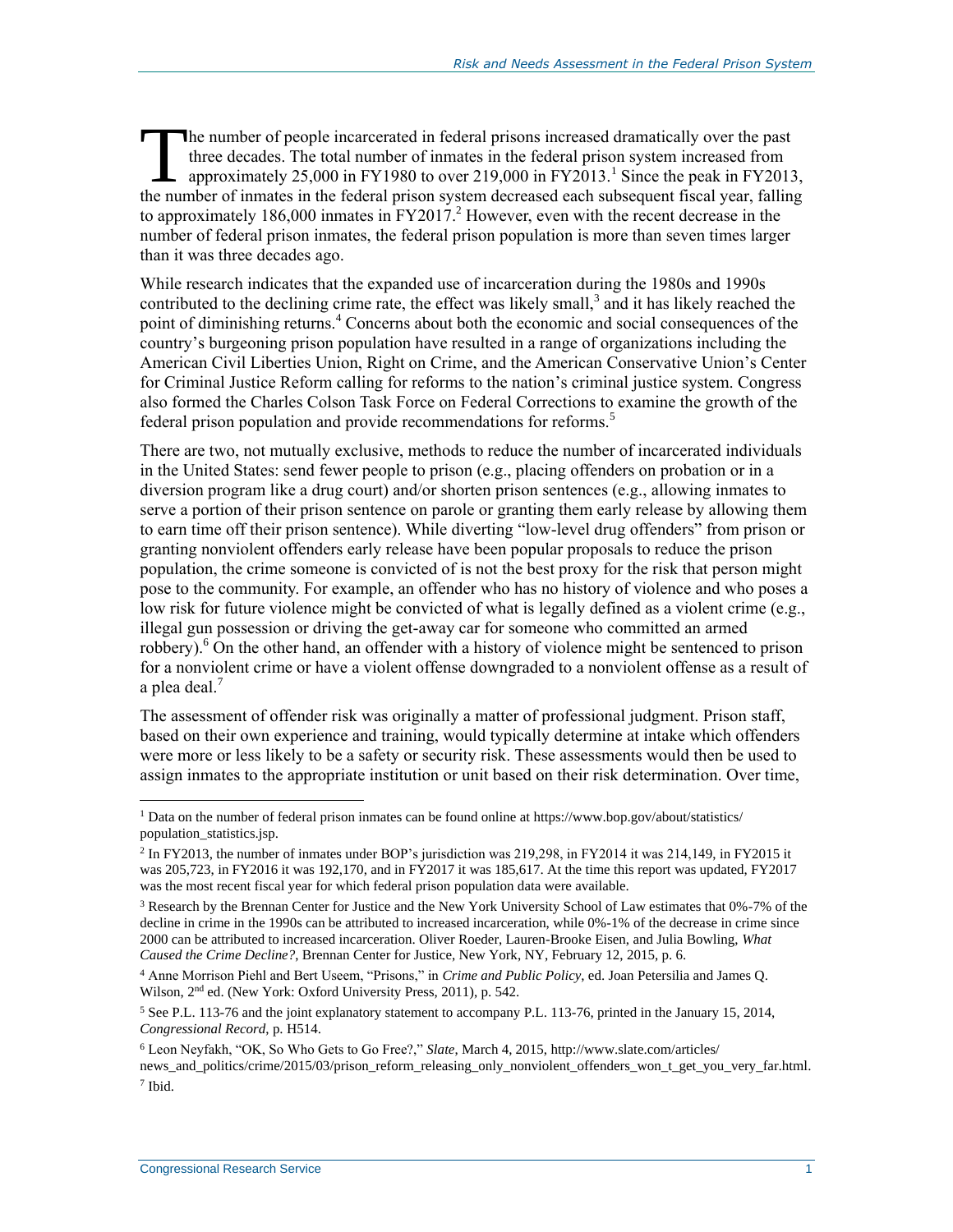the limitations of using professional judgment alone were increasingly recognized and beginning in the 1970's actuarial tools to assess risk were developed and implemented in correctional settings. Subsequent research on these tools revealed that they were better at predicting future criminal behavior than professional judgment alone. Since then, a variety of risk assessment tools have been developed and implemented incorporating important advances suggested by research, including adding factors because they are theoretically relevant (versus adding factors that are simply available in correctional data systems), adding factors that are changeable (e.g., dynamic factors), and conducting risk assessment in the context of a risk and recidivism reduction model.<sup>8</sup>

Because courts and correctional officials make decisions every day about who can safely be diverted from incarceration or granted early release, they may benefit from tools that can help in this process. Actuarial risk assessment tools may serve this purpose. Needs assessments could also help correctional officials make determinations about which offenders need higher levels of supervision and/or match them to the appropriate rehabilitative programming.

The use of risk and needs assessment in the criminal justice system is not without controversy, however. Proponents of assessment assert that the tools used to measure the risk and needs of inmates are better than the independent judgment of courts and corrections officials alone, and that research on the tools have demonstrated their ability to make relevant distinctions between high- and low-risk offenders.<sup>9</sup> Nonetheless, risk and needs assessment is not 100% accurate. Two experts in the field note that "[a]lthough statistical risk assessment reduces uncertainty about an offender's probable future conduct, it is subject to errors and should be regarded as advisory rather than peremptory. Even with large data sets and advanced analytical techniques, the best models are usually able to predict recidivism with about 70% accuracy—provided it is completed by trained staff."<sup>10</sup>

Legislation has been introduced in the current Congress that would require the Bureau of Prisons  $(BOP)$  to implement a risk and needs assessment system.<sup>11</sup> Currently, BOP utilizes a classification and designation tool to make determinations about inmates' security and custody classification.<sup>12</sup> However, BOP's classification and designation system is only validated to predict institutional misconduct.<sup>13</sup> In addition, BOP staff use their discretion to determine the rehabilitative programs in which inmates will be placed.<sup>14</sup> While the process involves evaluations by a psychologist and subsequent assessments by a case manager, BOP does not use a validated assessment instrument

<sup>8</sup> James Bonta and D.A. Andrews, "Risk-Need-Responsivity Model for Offender Assessment and Rehabilitation, 2007- 06," Public Safety Canada, https://www.publicsafety.gc.ca/cnt/rsrcs/pblctns/rsk-nd-rspnsvty/index-en.aspx#a3

<sup>9</sup> Pew Center on the States, *Risk/Needs Assessment 101: Science Reveals New Tools to Manage Offenders*, issue brief, September 2011, http://www.pewtrusts.org/~/media/legacy/uploadedfiles/pcs\_assets/2011/ PewRiskAssessmentbriefpdf.pdf, (hereinafter, "*Risk/Needs Assessment 101")*

<sup>10</sup> Edward J. Latessa and Brian Lovins, "The Role of Offender Risk Assessment: a Policy Maker Guide," *Victims and Offenders*, vol. 5, 2010, p. 212 (hereinafter "The Role of Offender Risk Assessment").

<sup>11</sup> See, for example, S. 1917, S. 1994, and H.R. 3356.

 $12$  BOP makes determinations based on a review and coding of sentencing material, including the presentence report, provided by the sentencing court, the Office of Probation and Pretrial Services, and the U.S. Marshals. Factors that can affect an inmate's security and custody classification include criminal history, prior substance abuse, education level, public safety factors, and program needs. For more information see U.S. Department of Justice, Bureau of Prisons, *Inmate Security Designation and Custody Classification*, Program Statement 5100.08, http://www.bop.gov/policy/ progstat/5100\_008.pdf.

<sup>13</sup> Charles Colson Task Force on Federal Corrections, *Transforming Prisons, Restoring Lives: Final Recommendations of the Charles Colson Task Force on Federal Corrections*, January 2016, p. 32.

<sup>14</sup> Ibid.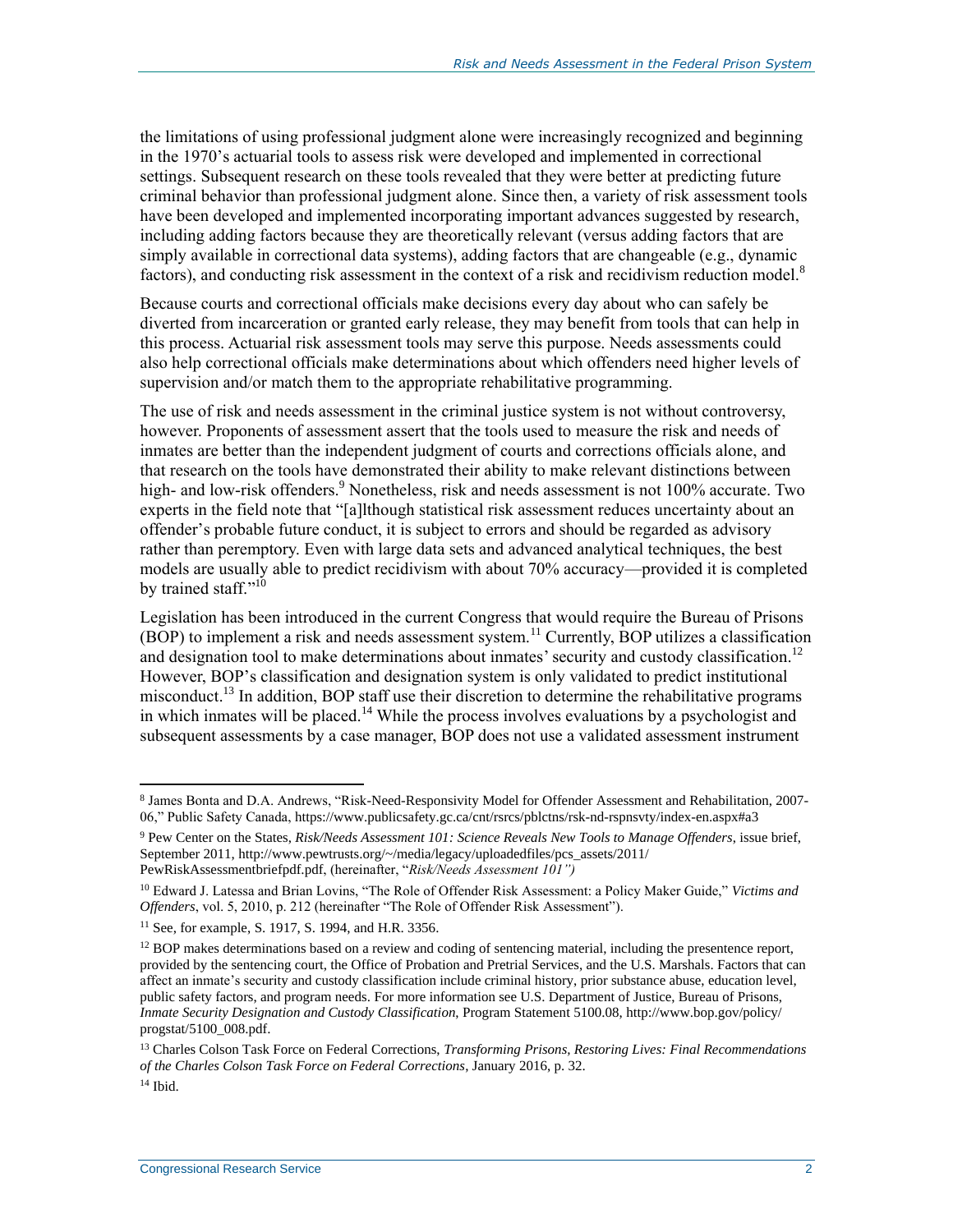to place inmates in rehabilitative programs.<sup>15</sup> The system that would be established by legislation before Congress would evaluate inmates and be used to determine appropriate levels of supervision and place them in rehabilitative programs and productive activities that match their needs. Under the proposed system, some inmates would be eligible for earned time credits for participating in rehabilitative programs that reduce their risk of recidivism. Such credits would allow inmates to be placed in prerelease custody earlier than under their original sentences.

This report provides information on the use of risk and needs assessment instruments. It starts with an overview of risk and needs assessment. This includes a discussion of the Risk-Needs-Responsivity principles, which has become the dominant paradigm for reducing the likelihood of recidivism among convicted offenders. The report concludes with a discussion of the issues policymakers might consider if they debate legislation to expand the use of risk and needs assessment in the federal prison system.

### **An Overview of Risk and Needs Assessment**

A risk and needs assessment instrument measures offenders' criminogenic<sup>16</sup> risk factors and specific needs that if addressed will reduce the likelihood of future criminal activity.<sup>17</sup> Assessment instruments typically consist of a series of questions that help guide an interview with an offender in order to collect data on behaviors and attitudes that research indicates are related to the risk of recidivism.<sup>18</sup> Data collected during the interview is typically supplemented with information from an official records check, such as a criminal history records check.<sup>19</sup> The risk and needs assessment instrument generates a total score that places the offender into a risk category (typically "low," "moderate," or "high").

#### **Risk and Needs Factors**

Generally speaking, risk and needs assessment instruments consist of both static and dynamic risk factors. Static risk factors do not change over time. Examples include age at first arrest, gender, past problems with substance or alcohol abuse, prior mental health problems, or a history of violating terms of supervision (e.g., parole or probation).<sup>20</sup>

Dynamic risk factors, also called "criminogenic needs," change and/or can be addressed through interventions. Examples include current age, education level, marital status, employment status, current substance use, and residential stability.<sup>21</sup>

<sup>15</sup> Ibid.

<sup>&</sup>lt;sup>16</sup> "Criminogenic" is commonly understood to mean factors that can contribute to criminal behavior.

<sup>17</sup> *Risk/Needs Assessment 101*, p. 2.

<sup>18</sup> Ibid.

<sup>19</sup> Ibid.

<sup>20</sup> James Austin, "The Proper and Improper Use of Risk Assessment in Corrections," *Federal Sentencing Reporter*, vol. 16, no. 3, February 2004, p. 5 (hereinafter "The Proper and Improper Use of Risk Assessment in Corrections").

<sup>&</sup>lt;sup>21</sup> "The Proper and Improper Use of Risk Assessment in Corrections," p. 4.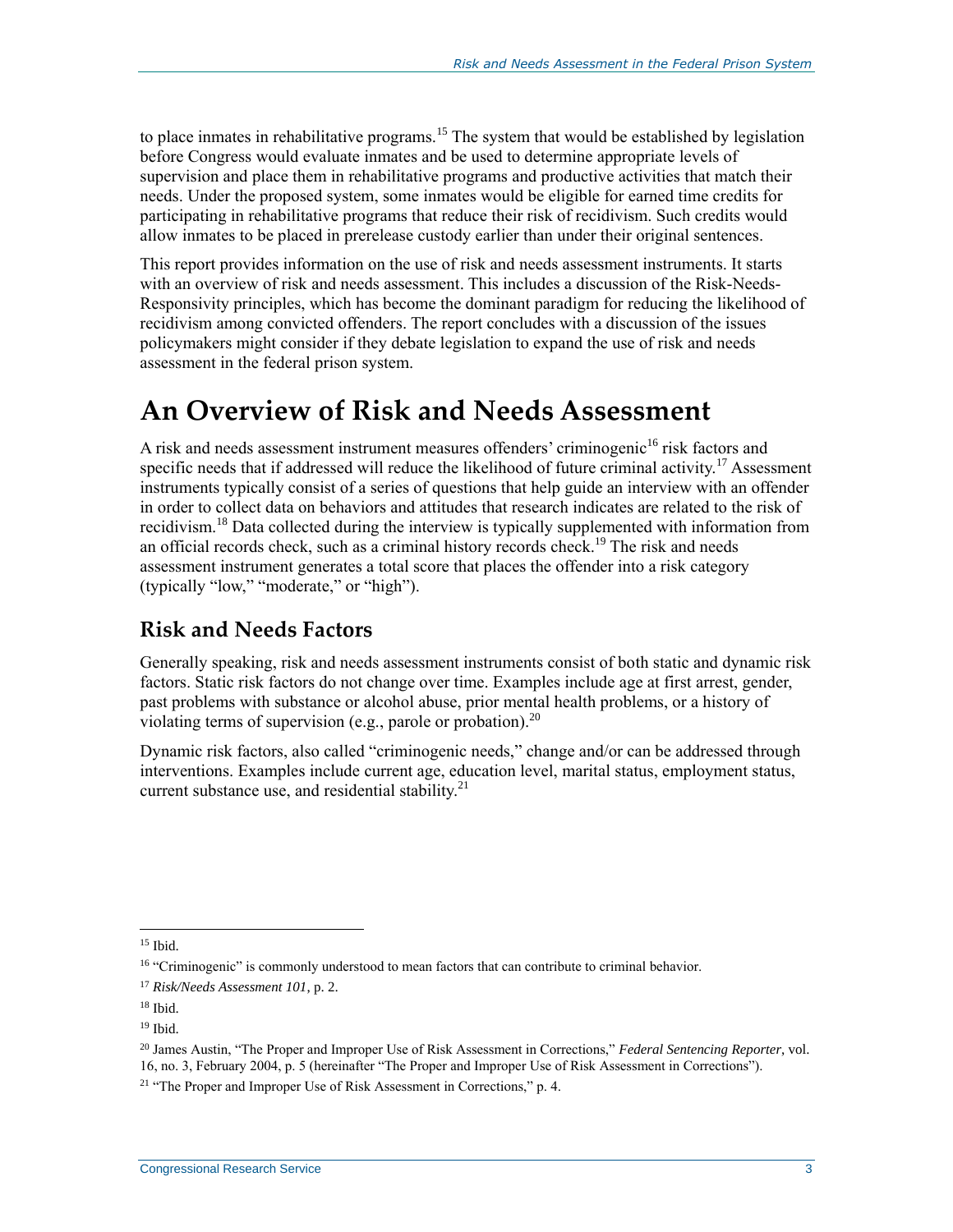#### **Can Risk and Needs Assessment Instruments Accurately Predict Risk?**

In general, research indicates that most commonly used risk and needs assessment instruments can, with a moderate level of accuracy, predict who is at risk for recidivism.<sup>22</sup> It also indicates that of the most commonly used risk and needs assessments, no one instrument is superior to any other when it comes to predictive validity.<sup>23</sup> One group of researchers concluded that "[o]verall, our results showed that all of the nine tools predicted violence at above-chance levels, with medium effect sizes, and no one tool predicting [sic] violence significantly better than any other. In sum, all did well, but none came first."<sup>24</sup>

Two scholars have posited two explanations for why well-validated risk and needs assessment instruments have similar levels of performance. First, some evidence suggests that there is a "natural limit" to the predictive utility of instruments.<sup>25</sup> Simply stated, there is a limit to how accurately recidivism can be predicted given the current level of knowledge about the causes and correlates of criminal behavior. Second, well-validated instruments may show similar levels of performance because they are tapping "common factors" or shared dimensions of risk, even though the instruments utilize different items or have different approaches.<sup>26</sup> For example, research has found that assessment instruments typically gauge four overlapping dimensions: criminal history, persistent antisocial lifestyle, psychopathic personality, and alcohol/mental health issues. $27$ 

## **Risk-Needs-Responsivity (RNR) Principles**

The Risk-Needs-Responsivity (RNR) model is one of the most dominant paradigms in the risk and needs assessment field. It has emerged as a prominent framework for guiding offender assessment and treatment because it is one of the few comprehensive theories of how to provide effective recidivism reduction interventions to offenders. Experts in the field of risk and needs assessment assert that assessment systems should adhere to the RNR model. As the Vera Institute of Justice notes, "[u]nderlying the development of evidence-based practices in the criminal justice system are the *risk*, *need*, and *responsivity* principles" [emphasis original].<sup>28</sup>

<sup>&</sup>lt;sup>22</sup> The National Center for State Courts provides an overview of some of the most commonly used risk and needs assessment instruments in their report on using risk and needs assessment in sentencing. See Pamela M Casey, Roger K. Warren, and Jennifer K. Elek, *Using Offender Risk and Needs Assessment Information at Sentencing: Guidance for Courts from a National Working Group*, Appendix A, National Center for State Courts, Williamsburg, VA, 2011

<sup>23</sup> Public Safety Canada, *Predicting Violent Recidivism*, Research Summary, vol. 12, no. 3, May 2007, http://www.publicsafety.gc.ca/cnt/rsrcs/pblctns/prdtng-rcvds/index-eng.aspx; Mary Ann Campbell, Sheila French, and Paul Gendreau, "The Prediction of Violence in Adult Offenders; A Meta-Analytic Comparison of Instruments and Methods of Assessment," *Criminal Justice and Behavior*, vol. 36, no. 6, June 2009, pp. 567-590; Min Yang, Stephen C.P. Wong, and Jeremy Coid, "The Efficacy of Violence Prediction: A Meta-Analytic Comparison of Nine Risk Assessment Tools," *Psychological Bulletin*, vol. 136, no. 5, 2010, pp. 740-767.

<sup>&</sup>lt;sup>24</sup> Min Yang, Stephen C.P. Wong, and Jeremy Coid, "The Efficacy of Violence Prediction: A Meta-Analytic Comparison of Nine Risk Assessment Tools," *Psychological Bulletin*, vol. 136, no. 5, 2010, p. 757.

<sup>&</sup>lt;sup>25</sup> John Monahan and Jennifer L. Skeem, "Risk Redux: The Resurgence of Risk Assessment in Criminal Sanctioning," *Federal Sentencing Reporter*, vol. 26, no. 3, February 2014, p. 162 (hereinafter "Risk Redux").

<sup>26</sup> Ibid.

<sup>&</sup>lt;sup>27</sup> Daryl G. Kroner, Jeremy F. Mills, and John R. Reddon, "A Coffee Can, Factor Analysis, and Prediction of Antisocial Behavior: The Structure of Criminal Risk," *International Journal of Law and Psychology*, vol. 28, 2005, pp. 360-374. <sup>28</sup> Vera Institute of Justice's Center of Sentencing and Corrections, *Risk and Needs Assessment*, memorandum to the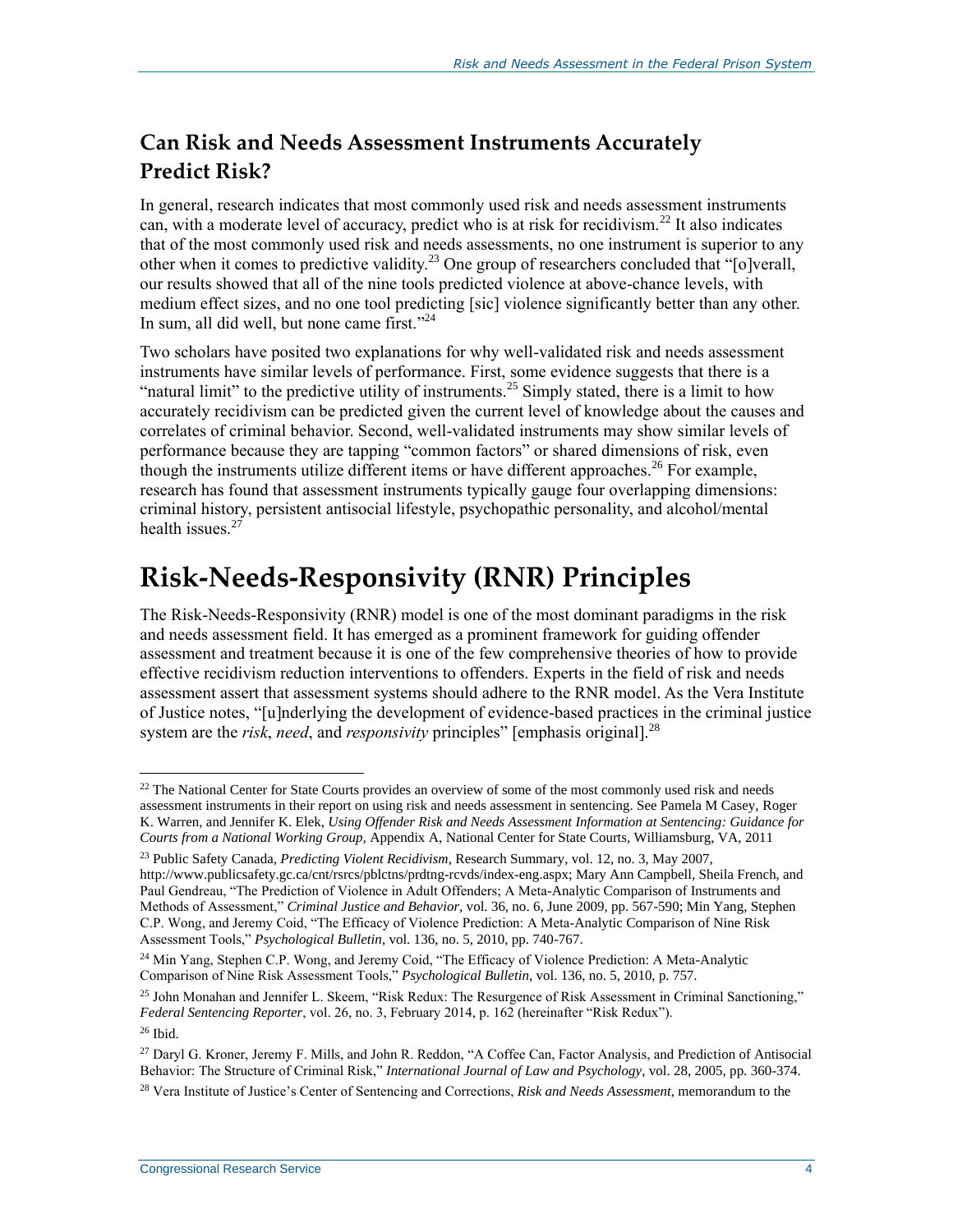The RNR model of risk and needs assessment and offender treatment incorporates evidencebased practices for reducing recidivism.<sup>29</sup> As the name implies, the model has three main principles: assessing risk, addressing criminogenic needs, and providing treatment that is responsive to the offender's abilities and learning style.<sup>30</sup>

The RNR model is based on the social psychology of offending, which posits that individuals and social/situational factors intersect to create values, cognitions, and personality orientations that are conducive to criminal conduct.<sup>31</sup> These ways of thinking and responding are learned and become reinforced through feedback, and eventually result in individual differences in the propensity for criminal behavior.<sup>32</sup>

Many other theories of criminal behavior focus on the social causes of criminal behavior, factors that cannot be addressed through individual-level treatment. On the other hand, the RNR model focuses on the proximate causes of criminal behavior, which can be the targets of evidence-based correctional treatment.

### **Risk Principle**

The risk principle has two aspects: (1) the risk of criminal behavior can be predicted, and (2) the level of intervention should be matched to the risk level of the offender.<sup>33</sup> The risk principle states that high-risk offenders need to be placed in programs that provide more intensive treatment and services while low-risk offenders should receive minimal or even no intervention.

### **Needs Principle**

The needs principle states that effective treatment should focus on addressing criminogenic needs, that is, dynamic risk factors that are highly correlated with criminal conduct.<sup>34</sup> Also, according to the needs principle, effective treatment should not focus on addressing

Delaware Justice Reinvestment Task Force, October 12, 2011, p. 2, https://ltgov.delaware.gov/taskforces/djrtf/ DJRTF\_Risk\_Assessment\_Memo.pdf (hereinafter "Vera Institute of Justice's memorandum re: risk and needs assessment").

<sup>29</sup> Pamela M Casey, Roger K. Warren, and Jennifer K. Elek, *Using Offender Risk and Needs Assessment Information at Sentencing: Guidance for Courts from a National Working Group*, National Center for State Courts, Williamsburg, VA, 2011, p. 5.

 $30$  There are several principles other than risk, needs, and responsivity that are a part of the RNR model. These include three overarching principles: delivering services with respect for people, basing programs on psychological theory, and reducing criminal victimization. In addition to the risk, needs, and responsivity principles, there are several other core principles, including introducing human services in order to reduce recidivism, targeting more criminogenic needs relative to noncriminogenic needs, assessing offenders' strengths to enhance prediction and specific responsivity effects, using structured assessments, and only using professional discretion for very specific reasons. There are also three organizational principles: a preference for community-based services, services are enhanced when delivered by therapists and staff with high-quality relationships skills in combination with high-quality structuring skills, and management should closely oversee the provision of services. For a more detailed overview of all of the principles of the RNR model, see Chapter 2 of D.A. Andrews and James Bonta, *The Psychology of Criminal Conduct*, 5th ed. (New Providence, NJ: Anderson Publishing, 2010) (hereinafter "*The Psychology of Criminal Conduct*").

<sup>31</sup> Francis T. Cullen and Cheryl Lero Jonson, "Rehabilitation and Treatment Programs," in *Crime and Public Policy*, ed. James Q. Wilson and Joan Petersilia, 2<sup>nd</sup> ed. (New York: Oxford University Press, 2011), p. 319.

<sup>32</sup> Ibid.

<sup>33</sup> *The Psychology of Criminal Conduct*, p. 47.

<sup>34</sup> The Role of Offender Risk Assessment, p. 209.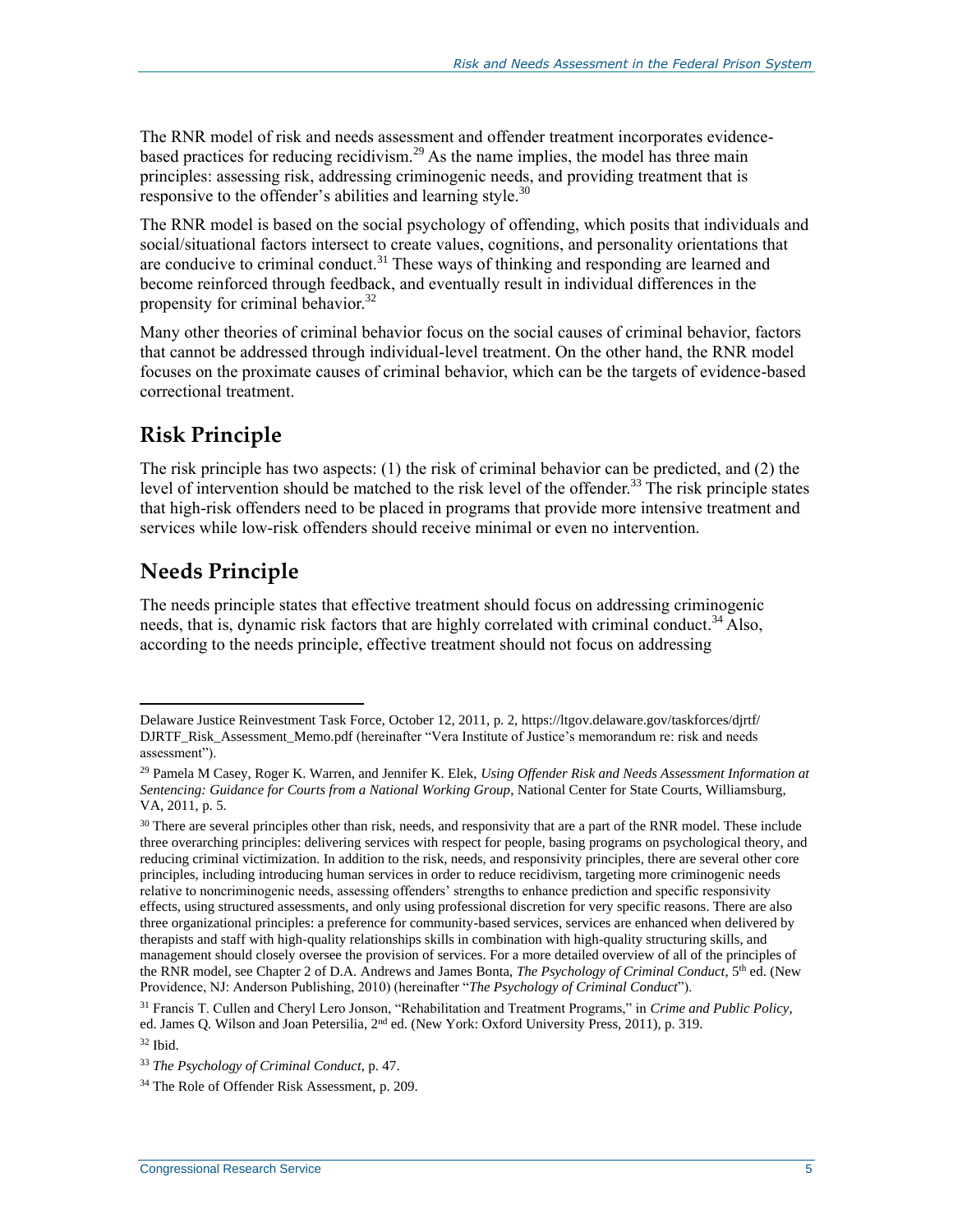noncriminogenic needs, because changes in noncriminogenic needs are not associated with reduced recidivism.<sup>35</sup>

#### **Responsivity Principle**

The responsivity principle states that rehabilitative programming should be delivered in a style and mode that is consistent with the ability and learning style of the offender.<sup>36</sup> The responsivity principle is further divided into two elements. The general responsivity principle states that cognitive-behavioral and social learning therapies are the most effective form of intervention.<sup>37</sup> The specific responsivity principle states that treatment should consider the relevant characteristics of the offender (e.g., the offender's motivations, preferences, personality, age, gender, ethnicity, and cultural identification, along with other factors).

#### **"Central Eight" Risk and Needs Factors**

The developers of the RNR principles identified what they deem the "central eight" risk and needs factors. These risk and needs factors include the "big four," which they believe to be the "major predictor variables and indeed the major causal variable in the analysis of criminal behavior in individuals."<sup>38</sup> The remaining four risk and needs factors are referred to as the "moderate four." The "central eight" risk and needs factors are presented in **[Table 1](#page-8-0)**.

Even though antisocial behavior is the most prominent of the "central eight" risk and needs factors, a common mistake in risk assessment is conflating past antisocial behavior with current antisocial behavior. The seriousness of the current offense is *not* a risk factor.<sup>39</sup> A history of antisocial behavior is what is correlated with the risk of future offending.

<span id="page-8-0"></span>

| <b>Risk/Need Factor</b>               | <b>Indicator</b>                                                                                                                                                                                                                                   | <b>Target for Intervention</b>                                                                                                                                                                               |  |  |  |
|---------------------------------------|----------------------------------------------------------------------------------------------------------------------------------------------------------------------------------------------------------------------------------------------------|--------------------------------------------------------------------------------------------------------------------------------------------------------------------------------------------------------------|--|--|--|
|                                       | The Big Four                                                                                                                                                                                                                                       |                                                                                                                                                                                                              |  |  |  |
| History of Antisocial Behavior        | This includes early involvement in any<br>number of a variety of antisocial<br>activities. Major indicators include<br>being arrested at a young age, a large<br>number of prior offenses, and rule<br>violations while on conditional<br>release. | History cannot be changed, but<br>targets for change include developing<br>new noncriminal behaviors in high-<br>risk situations and building self-<br>efficacy beliefs supportive of prosocial<br>behavior. |  |  |  |
| <b>Antisocial Personality Pattern</b> | People with this factor are impulsive,<br>adventurous, pleasure-seeking,<br>involved in generalized trouble,<br>restlessly aggressive, and show a<br>callous disregard for others.                                                                 | Building skills to address weak self-<br>control, anger management, and poor<br>problem-solving.                                                                                                             |  |  |  |

#### **Table 1. Major Risk and Needs Factors: The "Central Eight"**

<sup>35</sup> *The Psychology of Criminal Conduct*, p. 49.

<sup>36</sup> Ibid., p. 49.

<sup>37</sup> Ibid., pp. 49-50.

<sup>38</sup> Ibid., p. 55.

<sup>39</sup> Ibid., p. 60.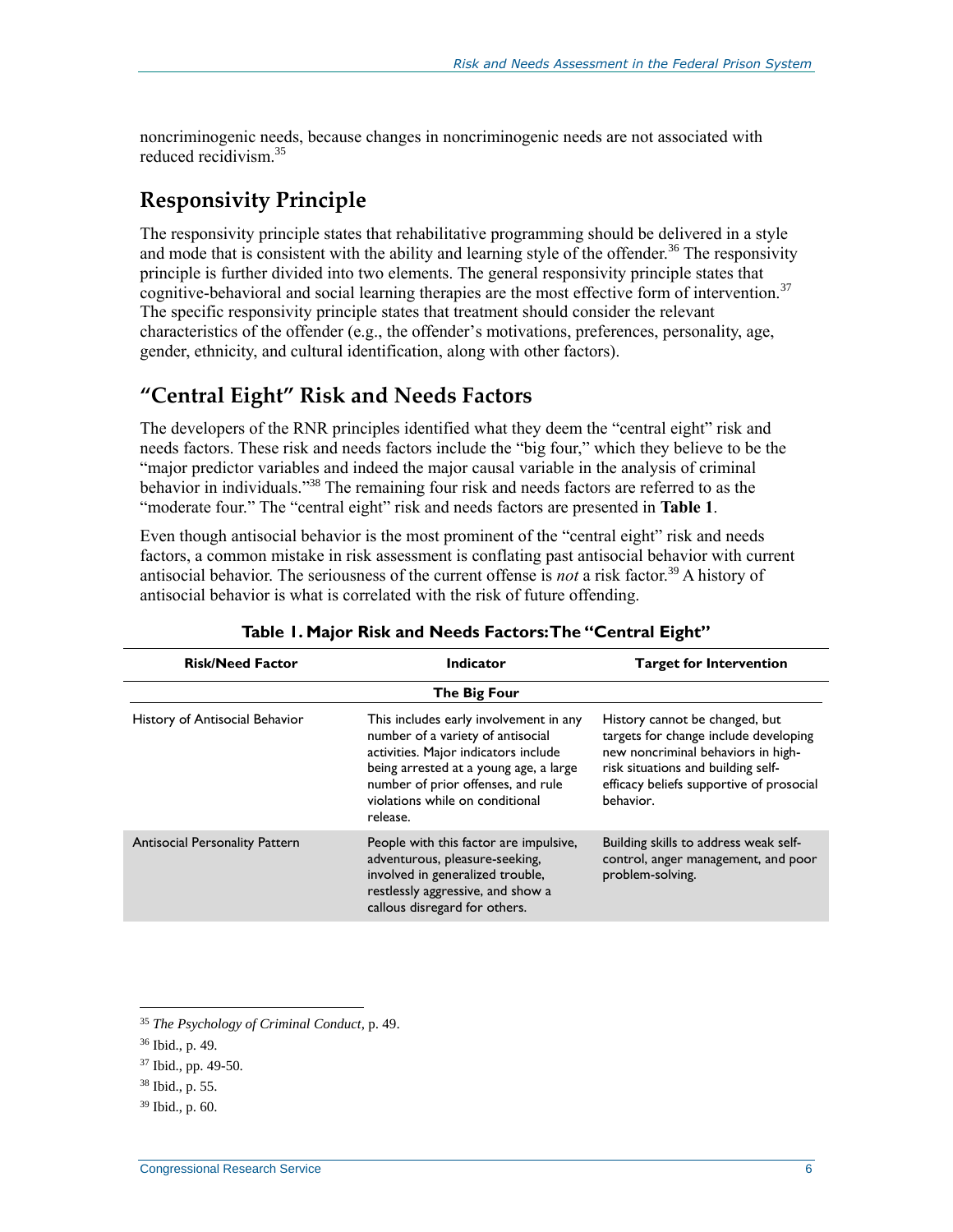| <b>Risk/Need Factor</b>             | <b>Indicator</b>                                                                                                                                                                                                                                                                                                                                                                                    | <b>Target for Intervention</b>                                                                                                                                   |  |  |  |  |  |  |  |
|-------------------------------------|-----------------------------------------------------------------------------------------------------------------------------------------------------------------------------------------------------------------------------------------------------------------------------------------------------------------------------------------------------------------------------------------------------|------------------------------------------------------------------------------------------------------------------------------------------------------------------|--|--|--|--|--|--|--|
| <b>Antisocial Cognition</b>         | People with this factor hold attitudes,<br>beliefs, values, rationalizations, and<br>personal identity that is favorable to<br>crime. Specific indicators include<br>identifying with criminals, negative<br>attitudes towards the law and justice<br>system, beliefs that crime will yield<br>rewards, and rationalizations that<br>justify criminal behavior (e.g., the<br>"victim deserved it"). | Reducing antisocial thinking and<br>feelings through building and<br>practicing less risky thoughts and<br>feelings.                                             |  |  |  |  |  |  |  |
| <b>Antisocial Associates</b>        | This factor includes both association<br>with procriminal others and isolation<br>from anticriminal others.                                                                                                                                                                                                                                                                                         | Reduce association with procriminal<br>others and increase association with<br>anticriminal others.                                                              |  |  |  |  |  |  |  |
| <b>The Moderate Four</b>            |                                                                                                                                                                                                                                                                                                                                                                                                     |                                                                                                                                                                  |  |  |  |  |  |  |  |
| <b>Family/Marital Circumstances</b> | Poor-quality relationships between<br>the child and the parent (in the case<br>of juvenile offenders) or spouses (in<br>the case of adult offenders) in<br>combination with either neutral or<br>procriminal expectations.                                                                                                                                                                          | Reduce conflict, build positive<br>relationships, and enhance monitoring<br>and supervision.                                                                     |  |  |  |  |  |  |  |
| School/Work                         | Low levels of performance and<br>involvement and low levels of<br>rewards and satisfaction.                                                                                                                                                                                                                                                                                                         | Enhance performance, involvement,<br>rewards, and satisfaction.                                                                                                  |  |  |  |  |  |  |  |
| Leisure/Recreation                  | Low levels of involvement in and<br>satisfaction from noncriminal leisure<br>pursuits.                                                                                                                                                                                                                                                                                                              | Enhance involvement in and<br>satisfaction from noncriminal leisure<br>activities.                                                                               |  |  |  |  |  |  |  |
| Substance Abuse                     | Problems with abusing alcohol and/or<br>other drugs (excluding tobacco).<br>Current problems with substance<br>abuse indicate a higher risk than past<br>substance abuse problems.                                                                                                                                                                                                                  | Reduce substance abuse, reduce the<br>personal and interpersonal supports<br>for substance-oriented behavior, and<br>enhance alternatives to substance<br>abuse. |  |  |  |  |  |  |  |

**Source:** Adapted from Table 2.5 in D.A. Andrews and James Bonta, *The Psychology of Criminal Conduct*, 5th ed. (New Providence, NJ: Anderson Publishing, 2010).

#### **Empirical Basis for the RNR Principles**

Research on the risk principle suggests that targeting high-risk offenders for programs where they receive intensive levels of services have the greatest effect on recidivism.<sup>40</sup> In some instances, research also found that low-risk offenders who were placed in intensive treatment programs actually had an increased likelihood of recidivism.<sup>41</sup> This could be because placing low-risk offenders in intensive programming interrupts support structures or self-correcting behaviors that already exist, or because it exposes low-risk offenders to high-risk offenders who may have a negative influence on low-risk offenders' thoughts or behaviors.<sup>42</sup>

<sup>40</sup> Ibid., p. 48.

<sup>41</sup> Ibid.

<sup>42</sup> Vera Institute of Justice's memorandum re: risk and needs assessment, p. 2.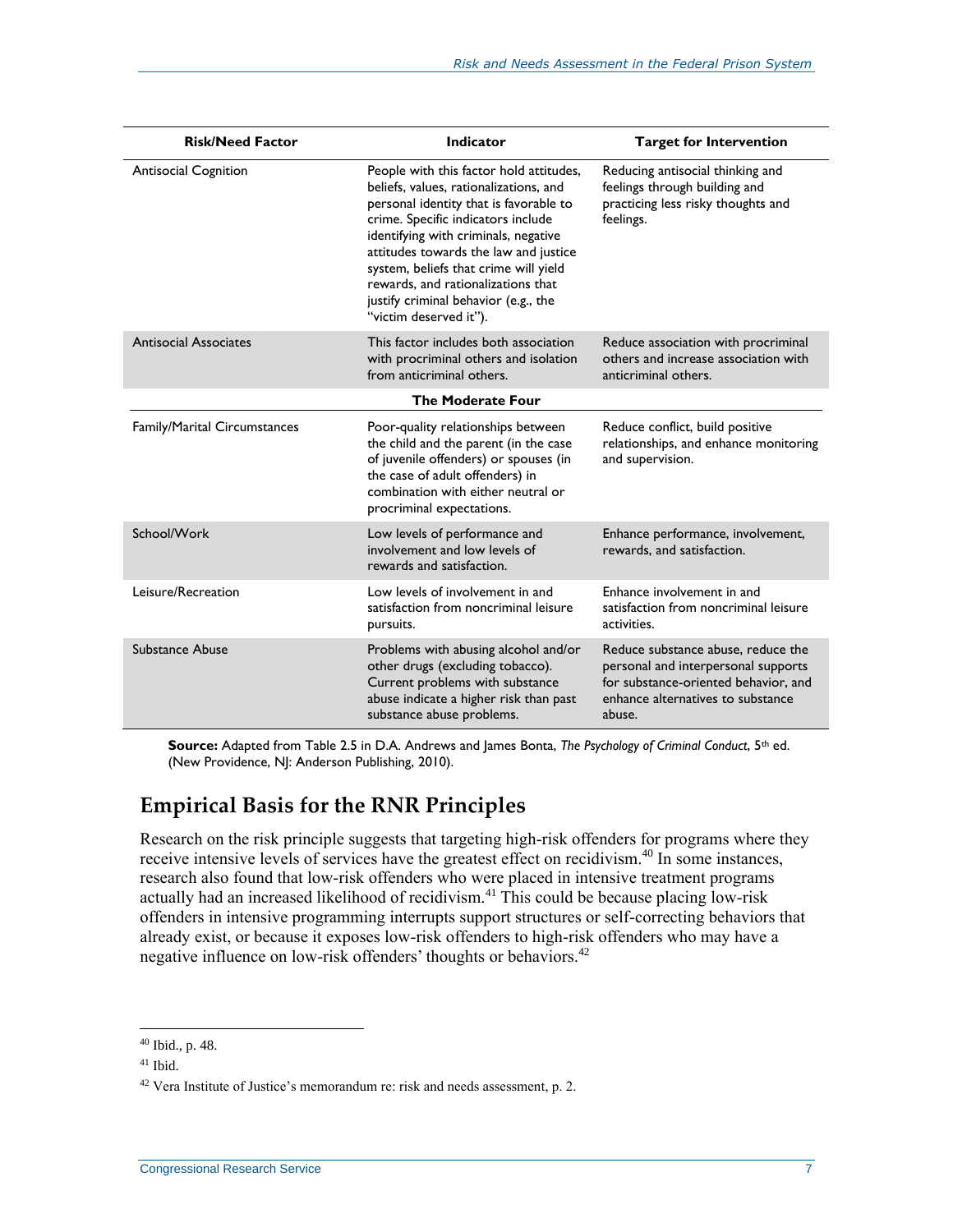Research suggests that programs that adhere to the RNR principles are more effective at reducing recidivism. $43$  Specifically, the more RNR principles a treatment program adheres to, the greater the reduction in the risk of recidivism. Research also indicates that treatment can be more effective when provided in a community setting, though treatment that adheres to the RNR principles can still be effective when provided in a custodial setting (i.e., prison or jail).

The developers of the RNR principles argue that research on risk assessments reveal that the "central eight" risk and needs factors are the best predictors of future criminal behavior. A review of the research on the relationship between certain risk and needs factors and criminal behavior found that both the "big four" and the "moderate four" risk factors were statistically significant predictors of future offending.<sup>44</sup>

### **Select Issues for Congress**

There is legislation before Congress (see, for example, S. 1917, S. 1994, and H.R. 3356) that would establish a risk and needs assessment system in BOP. This section of the report discusses some of the issues that might arise if Congress considers legislation related to risk and needs assessment.

#### **Concerns About Bias in Risk and Needs Assessment**

An overarching issue policymakers might consider is whether BOP should use risk and needs assessment to classify offenders by risk level and identify the criminogenic needs that might be addressed by prison programming. Research suggests that assessment instruments can make distinctions between high-, medium-, and low-risk offenders with some degree of accuracy. Furthermore, the latest research suggests that assessment systems and offender programming that adhere to the RNR principles are more effective at reducing recidivism than those that do not. Implementing an assessment system and offender programming regime that adheres to the RNR principles in federal prisons is, based on the current research, an evidence-based way to better match inmates with the rehabilitative programming they need, and when combined with earned time credits for some inmates who complete rehabilitative programs and productive activities, it might provide a means for reducing the federal prison population without increasing the risk to public safety.

However, risk and needs assessment systems are not flawless. There will likely be some false positives (e.g., inmates who are identified as high-risk but who do not recidivate) and false negatives (e.g., inmates who are identified as low-risk but go on to commit new crimes). Even though the predictive accuracy of instruments has improved over the years with more research into the correlates of crime, the recognition that the assessments need to be validated on the population they are being used for, and the development of a theory of criminal behavior and effective rehabilitation (i.e., the RNR model) that serves as a guiding framework for building an effective correctional system, under the best conditions, risk assessment correctly predicts recidivism 70% of the time.

One prominent concern is that the widescale use of risk and needs assessment might exacerbate racial disparities in the nation's prison systems. While there might be concern about what effect

<sup>43</sup> James Bonta and D.A. Andrews, *Risk‒Need‒Responsivity Model for Offender Assessment and Rehabilitation*, Public Safety Canada, June 2007, pp. 9-12, http://www.publicsafety.gc.ca/cnt/rsrcs/pblctns/rsk-nd-rspnsvty/index-eng.aspx, hereinafter, "*RNR Model for Offender Assessment and Rehabilitation*."

<sup>44</sup> *The Psychology of Criminal Conduct*, pp. 64-65.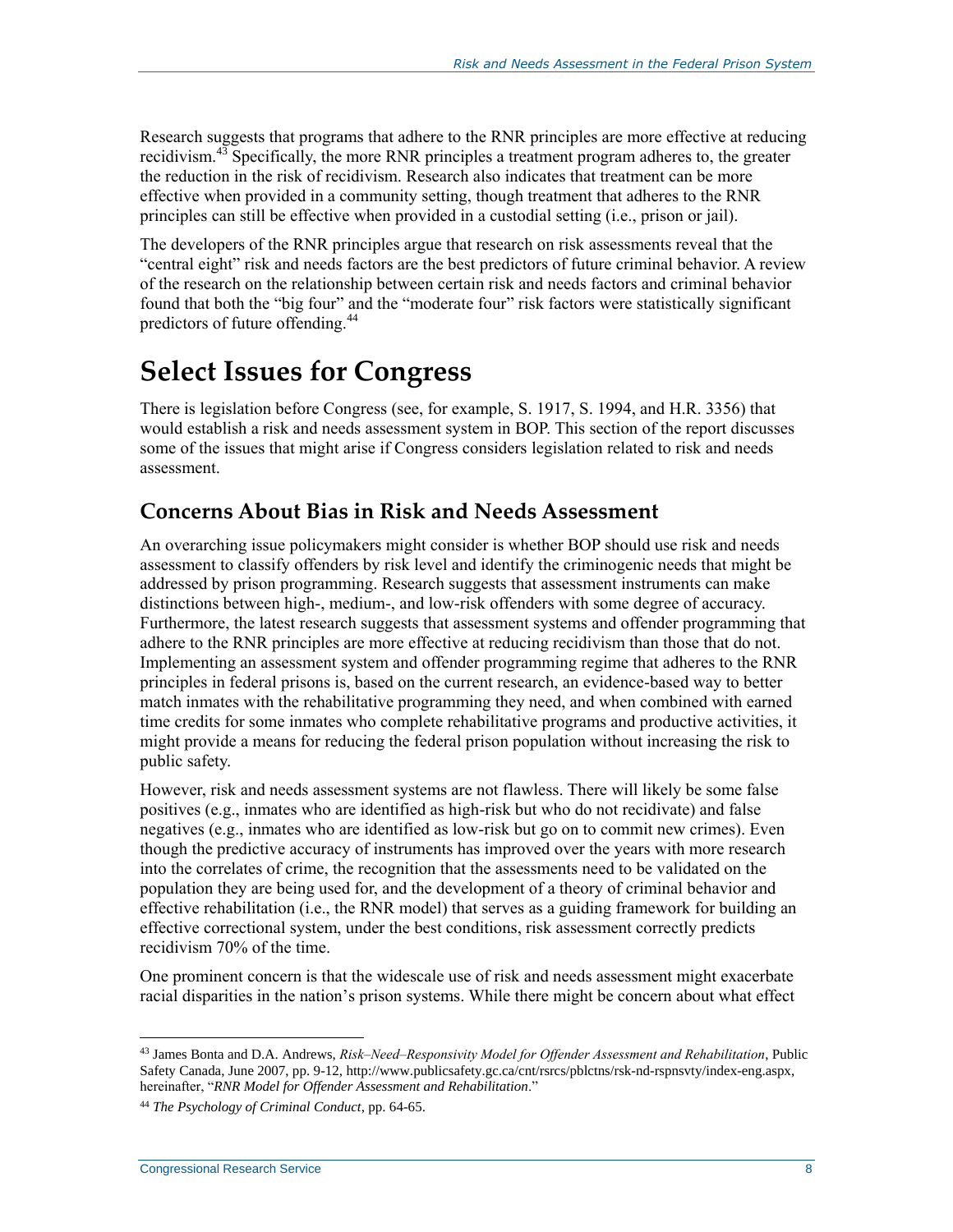risk and needs assessment could have on other racial and ethnic minorities, females, or members of the lesbian, gay, bi-sexual, and transgender (LGBT) community, research on potential discriminatory effects of risk and needs assessment has largely focused on blacks, especially black men, because of disproportionate representation in the criminal justice system and past concerns about whether the criminal justice system discriminates against them. Research by investigative journalists and data scientists with ProPublica<sup>45</sup> on risk classifications generated by the Correctional Offender Management Profiling for Alternative Sanctions (COMPAS) instrument in Broward County, FL, has heightened the debate about racial disparities in risk and needs assessment.<sup>46</sup> ProPublica found that among defendants who did not go on to reoffend, black defendants were assessed as being medium- or high-risk for recidivism at twice the rate of white defendants.<sup>47</sup> However, the company that sells COMPAS, Northpointe, argues that the instrument is racially neutral because black and white defendants with similar risk scores reoffended at roughly the same rate.<sup>48</sup> What explains these contradictory results? In short, algorithms used in risk assessment cannot meet both ProPublica's (minimizing error rates) and Northpointe's (predictive parity<sup>49</sup>) definition of fairness.<sup>50</sup> Researchers at Stanford University who re-examined the data from ProPublica's study found the following:

- Within each risk category ("low" and "medium-high"), the proportion of defendants who reoffend was approximately the same regardless of race (Northpointe's definition of fairness).
- The overall recidivism rate for black defendants was higher than for white defendants (52% compared to 39%).
- Black defendants were more likely to be classified as medium- or high-risk (58% compared to 33%).
- Black defendants who did not reoffend were more likely to be assessed as medium- or high-risk than white defendants who did not reoffend (ProPublica's criticism of the algorithm). 51

These researchers note that

[i]f the recidivism rate for white and black defendants is the same within each risk category, and if black defendants have a higher overall recidivism rate, then a greater share of black defendants will be classified as high risk. And if a greater share of black defendants are classified as high risk, then ... a greater share of black defendants who do not reoffend will also be classified as high risk. If Northpointe's definition of fairness holds, and if the

<sup>45</sup> ProPublica is an "independent, nonprofit newsroom that produces investigative journalism with moral force." For more information, see ProPublica, *About Us*, https://www.propublica.org/about/.

<sup>46</sup> Julia Angwin, Jeff Larson, and Surya Mattu, et al., "Machine Bias: There's Software Used Across the Country to Predict Future Criminals. And it's Biased Against Blacks.," *ProPublica*, May 23, 2016.

<sup>47</sup> Julia Angwin and Jeff Larson, "Bias in Criminal Risk Scores Is Mathematically Inevitable, Researchers Say," *ProPublica*, December 30, 2016.

<sup>48</sup> Ibid.

<sup>&</sup>lt;sup>49</sup> "Predictive parity" can be understood as developing an algorithm that generates equally accurate forecasts for all racial groups.

<sup>50</sup> Avi Feller, Emma Pierson, and Sam Corbett-Davies, "A Computer Program Used for Bail and Sentencing Decisions Was Labeled Biased Against Blacks. It's Actually Not That Clear.," Monkey Cage (blog), *Washington Post*, October 16, 2016.

 $51$  Ibid.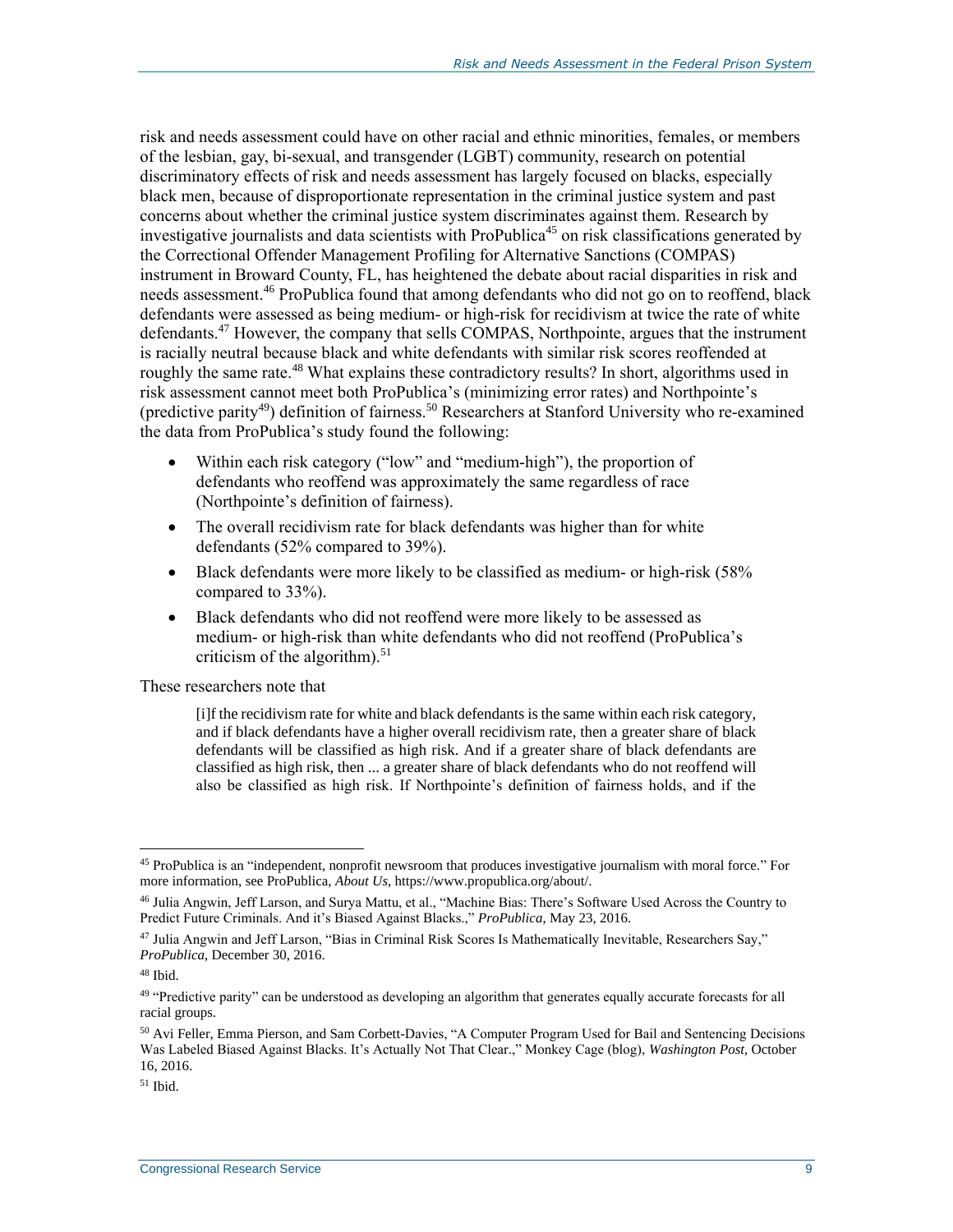recidivism rate for black defendants is higher than for whites, the imbalance ProPublica highlighted will always occur.<sup>52</sup>

Another study re-examined the data ProPublica used in their research and found no evidence of racial bias in the COMPAS instrument.<sup>53</sup> Among several criticisms of ProPublica's methodology, the authors of the study assert that ProPublica did not test for bias within excepted standards (i.e., the Standards for Educational and Psychological Testing). Their examination of the data, conducted using published standards, showed that

- black defendants were more likely to be rearrested, both for any reason and for violent offenses;
- low-, medium-, and high-risk black defendants were more likely to be rearrested (both for any arrest and for violent arrests) than similarly assessed white defendants;
- COMPAS was a good predictor of both types of arrest and it predicted outcomes equally well across both races;
- COMPAS did not predict outcome differently across groups of black and white defendants; in other words, a given COMPAS score translated into roughly the same likelihood of recidivism, regardless of race.

These researchers also offer the following critique of the main finding of the ProPublica research:

While it is problematic that they collapsed medium- and high-risk defendants into one category that was then compared against the low-risk defendants, more problematic is their interpretation of what information COMPAS scores provide. Just as medicine uses actuaries to inform patient prognoses and the auto insurance industry uses actuaries to inform probabilities of risky driving behavior, the COMPAS is based on an actuary designed to inform the probability of recidivism across its three stated risk categories. To expect the COMPAS to do otherwise would be analogous to expecting an insurance agent to make absolute determinations of who will be involved in an accident and who won't. Actuaries just don't work that way.<sup>54</sup>

Some policymakers might be concerned that inmates of color will be assessed as being at a higher risk for recidivism and this will result in detrimental outcomes (e.g., being incarcerated for longer periods). This is a valid concern. Even in instances where a risk and needs assessment instrument is shown to have no inherent racial biases, the application of an instrument can have a disparate racial effect.<sup>55</sup> However, while there might be concerns about racial bias in risk and needs assessment instruments, it is argued that utilizing actuarial rather than clinical (i.e., professional judgment alone) risk assessment makes the process more objective and less susceptible to rater bias. As mentioned earlier, before the use of actuarial assessments, decisions about who was to be assigned to which treatment program and who was to be released on parole were left to criminal justice professionals who made assessments based on their own experiences and sets of standards, which might have been influenced by overt or subconscious biases.

<sup>52</sup> Ibid.

<sup>53</sup> Anthony W. Flores, Kristin Bechtel, and Christopher T. Lowenkamp, "False Positives, False Negatives, and False Analyses: A Rejoinder to 'Machine Bias: There's Software Used Across the Country to Predict Future Criminals. And it's Biased Against Blacks.," *Federal Probation Journal*, vol. 80, no. 2, September 2016, pp. 38-46.

<sup>54</sup> Ibid., p. 45.

<sup>55</sup> Jennifer Skeem and Christopher T. Lowenkamp, "Risk, Race, and Recidivism: Predictive Bias and Disparate Impact," revised June 14, 2016, p. 36, https://papers.ssrn.com/sol3/papers.cfm?abstract\_id=2687339.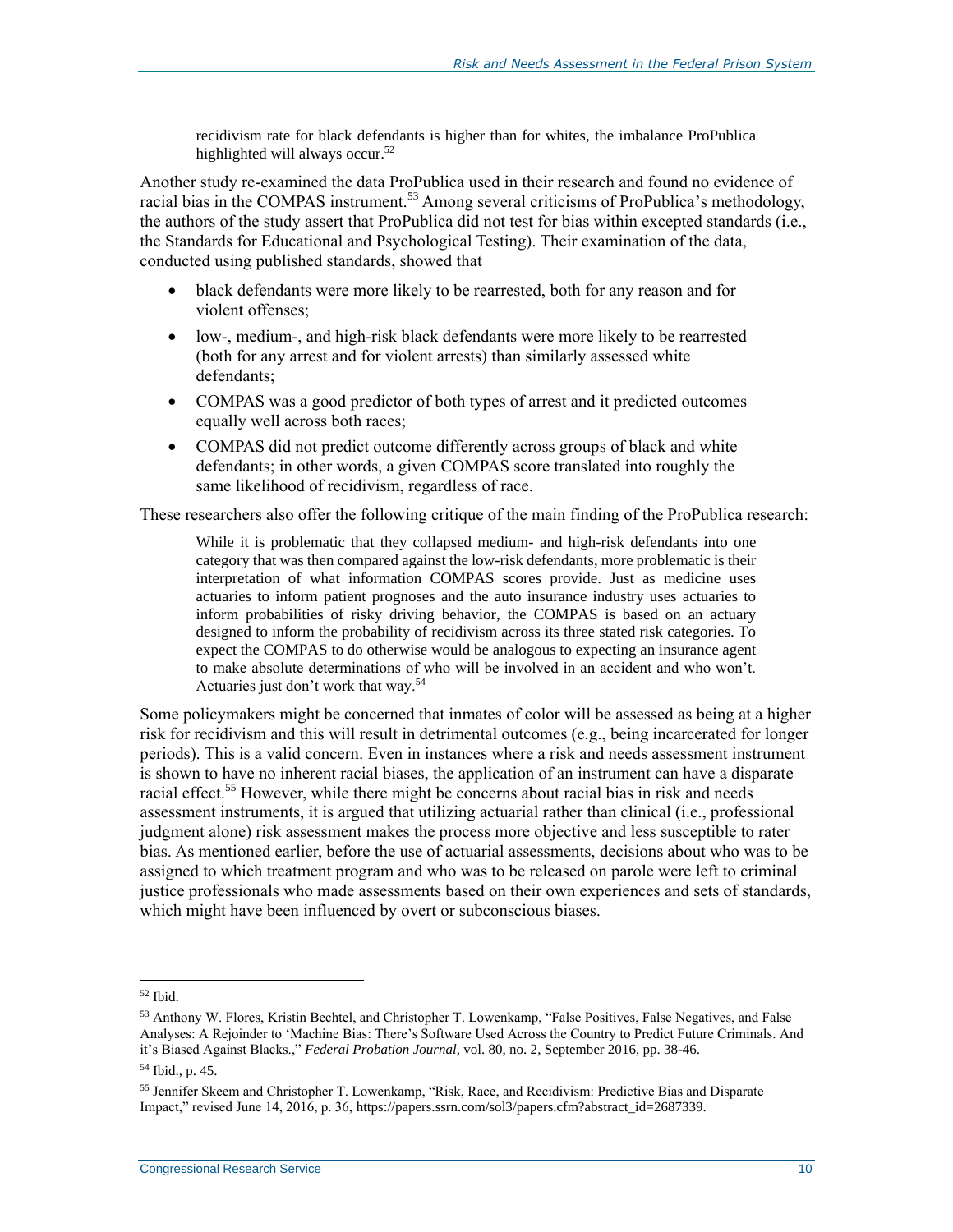Policymakers might be interested in steps that can be taken to reduce the potential for bias in risk and needs assessment. The Council of State Governments identifies three things that can be done to reduce bias in assessments:

- Validate the assessment instrument using an independent third party, and assess the instrument's predictive accuracy by race and gender.
- Assess if the instrument is being administered properly. This includes determining whether any assessed bias is the result of the instrument itself (e.g., certain items are weighted in a way that is contributing to unintentional bias) or if it is a result of assessor error (e.g., assessors are not scoring the instrument according to established guidelines), and conducting inter-rater reliability exercises and focus groups to review how scoring protocols are being utilized.
- Develop a plan to address any bias in the risk and needs assessment instrument resulting from the instrument itself or the way it is being used. This includes monitoring how the instrument is being administered, providing regular booster training to assessors, or using another instrument, if necessary.<sup>5</sup>

The recommendations of the Council of State Governments are consistent with requirements in legislation before Congress that would require DOJ to validate the proposed risk and needs assessment instrument on the federal prison population, use the best available research on risk and needs assessment when developing the proposed risk and needs assessment system, make regular adjustments to the system to ensure that it does not result in any unwarranted disparities, train assessors on how to properly use the system, and monitor and assess the use of the system and periodically audit the its use in BOP facilities.

#### **Should Certain Inmates Be Excluded from Receiving Time Credits?**

One issue policymakers might consider is whether certain inmates should be excluded from receiving earned time credits for participating in rehabilitative programs and productive activities. Legislation before Congress would, among other things, exclude inmates who were convicted of certain offenses (e.g., violent or sex offenses, drug offenses, and fraud offenses) from earning additional time credits for participating in rehabilitative programming. Research suggests that inmates should be assessed for risk and needs, and decisions about programming and supervision should be based on those assessments regardless of the inmate's current offense. However, many still argue that inmates who are convicted of certain offenses, such as violent or sex offenses, should be ineligible for early release, regardless of what they do to reduce their risk of recidivism and prepare for life outside of prison.

A related issue that policymakers might consider is whether excluding inmates convicted of certain offenses would have a disparate effect on racial or ethnic minorities. Given the statistics presented later, some policymakers might be concerned that excluding inmates convicted of certain offenses from being eligible to receive additional time credits under the proposed assessment system might mean that, all else being equal, inmates of color would serve longer prison sentences. However, this would only be true to the extent that inmates of color are more likely to be convicted of offenses that would make them ineligible for earned time credits.

The Bureau of Justice Statistics (BJS), through its Federal Criminal Case Processing Statistics program, publishes data on defendants sentenced in federal courts and inmates held in federal prisons. The data can be used to examine things such as the offense for which inmates were

<sup>56</sup> Council of State Governments, *Three Things You Can Do to Prevent Bias in Risk Assessment*, July 20, 2016, https://csgjusticecenter.org/jr/posts/three-things-you-can-do-to-prevent-bias-in-risk-assessment/.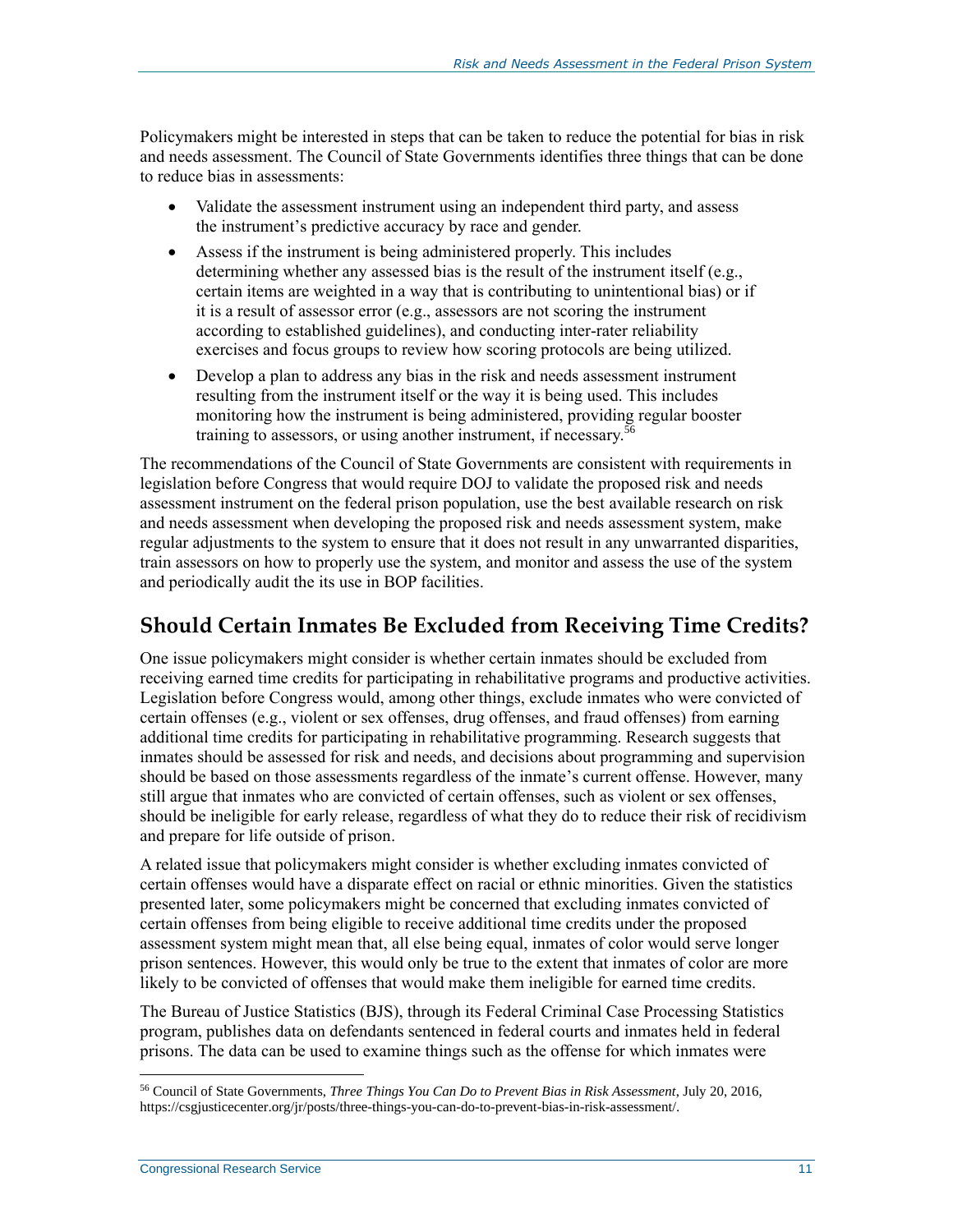incarcerated and inmates' race/ethnicity (see **[Table 2](#page-15-0)**). However, the most recent year for which data are available is FY2014. The data published by BJS do not allow for an examination of the implications of all of the proposals before Congress (for example, data is not available on how many inmates are repeat offenders), so the following discussion is meant to provide a sense, not an exact prediction, of what proportion of inmates might not be eligible to receive earned time credits under the proposed legislation.

Legislation before Congress would make most inmates convicted of violent or sex offenses ineligible to receive earned time credits. Data from BJS is not detailed enough to assess the implications of some of the exclusions outlined in the three bills with a high level of specificity, but it can provide insight into the characteristics of the federal prison population by the offense type for which they were incarcerated. Most inmates held in federal prisons at the end of FY2014 were incarcerated for something other than a violent or sex offense; inmates convicted of violent or sex offenses accounted for 11% of the federal prison population. Although a relatively small percentage of federal prison inmates were incarcerated because of a conviction for a violent or sex offense, there are large differences in their races/ethnicities. At the end of FY2014, 24% of white inmates, 7% of black inmates, 3% of Hispanic inmates, 60% of Native American inmates, and 9% of Asian/Pacific Islander inmates were incarcerated for a violent or sex offense. These are the inmates that would be ineligible for earned time credits because they were incarcerated for a violent or sex offense. In contrast, of the total federal prison population at the end of FY2014, white inmates accounted for 27%, black inmates 35%, Hispanic inmates 35%, Native American inmates 2%, and Asian/Pacific Islander inmates 1%. Thus, relative to their proportion of the federal prison population, Native American and Asian/Pacific Islander inmates are disproportionately represented among inmates convicted for violent and sex offenses and are the racial groups that would be disproportionately impacted if inmates incarcerated for these offenses were ineligible for earned time credits.

Other proposals would prohibit inmates incarcerated for a drug offense from eligibility for earned time credits. While a policy that prohibits inmates incarcerated for a violent or sex offense from eligibility for earned time credits would exclude 11% of federal inmates, excluding inmates convicted of drug offenses would prohibit a much larger percentage of the federal prison population, given that half of all inmates held in BOP facilities at the end of FY2014 were incarcerated for drug offenses, especially drug trafficking offenses. Some bills would make certain drug offenders (i.e., those convicted manufacturing or distributing a controlled substance where use resulted in death or serious bodily injury, and those with a third or subsequent drug trafficking offense) ineligible for earned time credits. Inmates who would be ineligible to earn additional time credits under the legislation before Congress are a subset of all drug offenders in federal prison, and since data on the race of this subset of all drug offenders is unavailable, it cannot be determined whether this exclusion would have a disproportionate effect on inmates of color.

Some legislation before Congress would make inmates convicted of certain fraud offenses ineligible to receive earned time credits, while other legislation would also make inmates convicted of a federal fraud offense for which they were sentenced to more than 15 years imprisonment ineligible to receive earned time credits. Some bills would also make inmates convicted of bribery, racketeering, and racketeering influenced and corrupt organizations (RICO) ineligible for receiving earned time credits. BJS provides data on the proportion of inmates convicted for fraud  $(5\%)$ , bribery (less than 1%), and racketeering and extortion  $(3\%)$ , but these figures likely include some inmates who would be eligible to receive earned time credits. However, publicly available data from BJS cannot be used to determine whether the exclusions related to fraud, bribery, racketeering, and RICO offenses would have a disproportionate effect on inmates of color.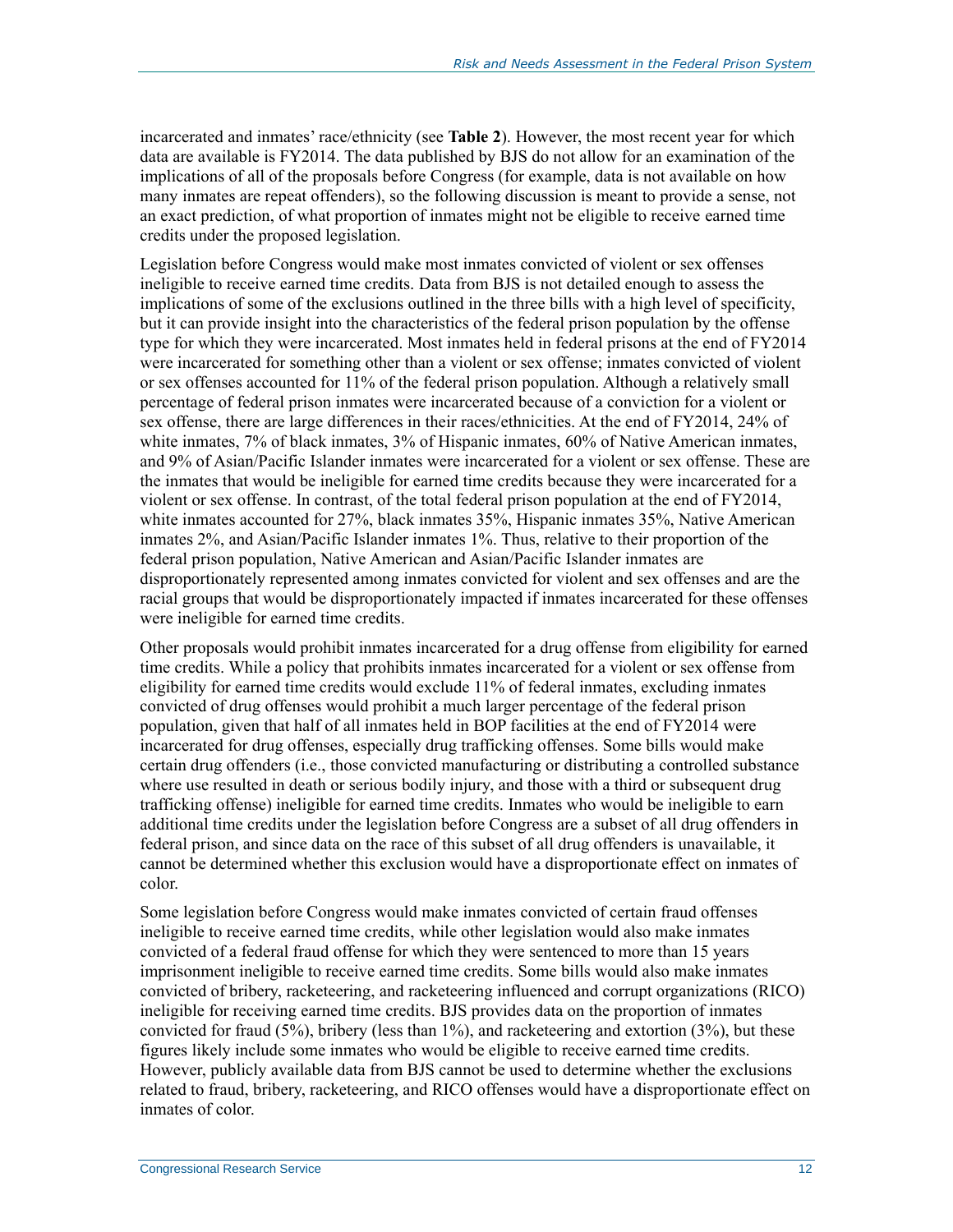<span id="page-15-0"></span>

|                                      | White         |         | <b>Black</b>  |                | Hispanic <sup>a</sup> |                | <b>Native American</b> |                | Asian/Pacific<br><b>Islander</b> |                |              |
|--------------------------------------|---------------|---------|---------------|----------------|-----------------------|----------------|------------------------|----------------|----------------------------------|----------------|--------------|
| <b>Offense</b>                       | <b>Number</b> | Percent | <b>Number</b> | <b>Percent</b> | <b>Number</b>         | <b>Percent</b> | <b>Number</b>          | <b>Percent</b> | <b>Number</b>                    | <b>Percent</b> | <b>Total</b> |
| Violent offenses                     | 3,406         | 6%      | 4,029         | 6%             | 1,141                 | 2%             | 1,402                  | 39%            | 114                              | 4%             | 10,093       |
| Murder/negligent manslaughter        | 335           | 1%      | 296           | $<$ $1\%$      | 155                   | $<$ I%         | 566                    | 16%            | 22                               | 1%             | 1,374        |
| Assault                              | 213           | $<$  %  | 189           | $<$ $1\%$      | 128                   | $<$ I%         | 721                    | 20%            | 17                               | 1%             | 1,268        |
| Robbery                              | 2,605         | 5%      | 3,323         | 5%             | 576                   | 1%             | 94                     | 3%             | 48                               | 2%             | 6,646        |
| Kidnapping                           | 232           | $<$  %  | 211           | $<$ l%         | 281                   | $<$ I%         | 21                     | 1%             | 27                               | 1%             | 772          |
| Threats against the president        | 21            | $<$  %  | 10            | $<$ I%         | $\blacksquare$        | $<$ I%         | 0                      | 0%             | $\mathbf 0$                      | 0%             | 32           |
| Sex offenses                         | 9,648         | 18%     | 813           | 1%             | 1,001                 | 1%             | 768                    | 21%            | 129                              | 5%             | 12,359       |
| Sexual abuse                         | 293           | 1%      | 105           | $<$ I%         | 76                    | $<$ I%         | 683                    | 19%            | 8                                | $<$ I%         | 1,165        |
| Other sex offenses                   | 9,355         | 18%     | 708           | 1%             | 925                   | 1%             | 85                     | 2%             | 2                                | 4%             | 11,194       |
| Property offenses                    | 5,636         | 11%     | 4,027         | 6%             | 1,906                 | 3%             | 160                    | 4%             | 439                              | 16%            | 12,168       |
| Fraudulent                           | 4,722         | 9%      | 3,564         | 5%             | 1,668                 | 2%             | 55                     | 2%             | 389                              | 14%            | 10,398       |
| Fraud                                | 4,341         | 8%      | 3,313         | 5%             | 1,592                 | 2%             | 45                     | 1%             | 374                              | 13%            | 9,665        |
| Forgery                              | 58            | $<$  %  | 26            | $<$ $1\%$      | $\overline{13}$       | $<$ I%         | 0                      | 0%             |                                  | $< 1\%$        | 98           |
| Counterfeiting                       | 200           | $<$  %  | 209           | $<$ I%         | 40                    | $<$ I%         | 6                      | $<$ l%         | 8                                | $<$ I%         | 463          |
| Embezzlement                         | 123           | $<$  %  | 16            | $<$ $1\%$      | 23                    | $<$ I%         | $\overline{4}$         | $<$ l%         | 6                                | $< 1\%$        | 172          |
| Other offenses against property      | 914           | 2%      | 463           | 1%             | 238                   | $<$ I%         | 105                    | 3%             | 50                               | 2%             | 1,770        |
| <b>Burglary</b>                      | 94            | $<$  %  | 27            | $<$ $1\%$      | 6                     | $<$ I%         | 40                     | 1%             | $\overline{\phantom{a}}$         | $<$ I%         | 168          |
| Larceny                              | 318           | 1%      | 246           | $<$   $\%$     | 96                    | $<$ I%         | 9                      | 1%             | 31                               | 1%             | 710          |
| Motor vehicle theft                  | 38            | $<$  %  | 26            | $<$ I%         | 8                     | $< 1\%$        | $\overline{7}$         | $<$ l%         |                                  | $<$ I%         | 90           |
| Arson and explosives                 | 111           | $<$ I%  | 26            | $<$   $\%$     | 6                     | $<$ I%         | 22                     | 1%             | 8                                | $<$ l%         | 173          |
| Transportation of stolen<br>property | 67            | $<$  %  | 4             | $<$ l%         | 9                     | $< 1\%$        | 0                      | $<$ l%         | $\mathbf{2}$                     | $<$ I%         | 102          |

**Table 2. Conviction Offenses for Inmates Held in BOP Facilities at the End of FY2014**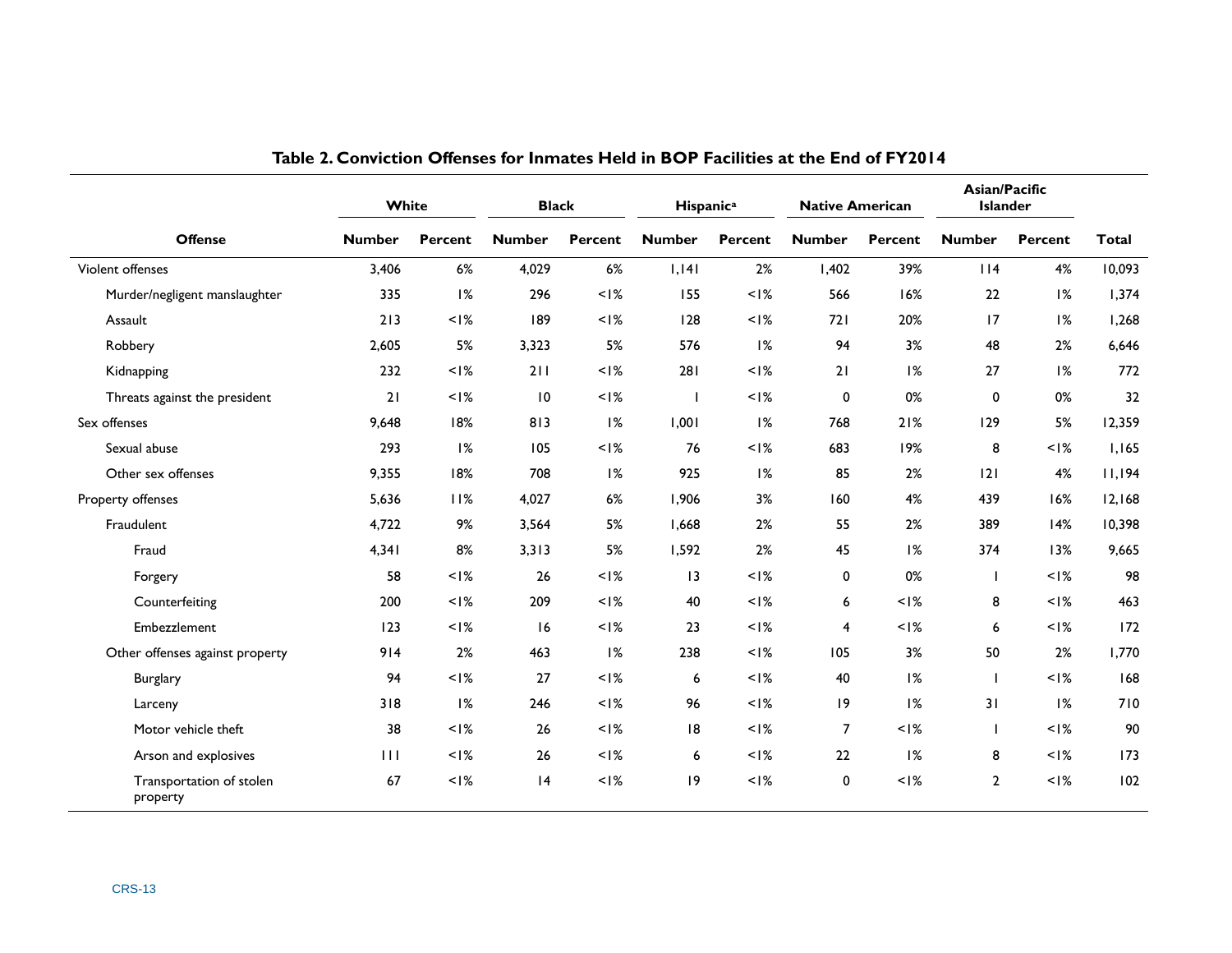|                                     | White         |                   | <b>Black</b>    |                   | Hispanic <sup>a</sup> |           | <b>Native American</b> |                   | Asian/Pacific<br><b>Islander</b> |                   |              |  |
|-------------------------------------|---------------|-------------------|-----------------|-------------------|-----------------------|-----------|------------------------|-------------------|----------------------------------|-------------------|--------------|--|
| <b>Offense</b>                      | <b>Number</b> | <b>Percent</b>    | <b>Number</b>   | Percent           | <b>Number</b>         | Percent   | <b>Number</b>          | Percent           | <b>Number</b>                    | <b>Percent</b>    | <b>Total</b> |  |
| Other property offenses             | 286           | 1%                | 124             | $<$   $\%$        | 93                    | $<$  %    | 17                     | $<$   $\%$        | $\overline{7}$                   | $< 1\%$           | 527          |  |
| Drug offenses                       | 21,283        | 40%               | 37,495          | 55%               | 37,091                | 55%       | 622                    | 17%               | 1,413                            | 51%               | 97,906       |  |
| Drug trafficking                    | 21,258        | 40%               | 37,471          | 55%               | 36,550                | 54%       | 615                    | 17%               | 1,412                            | 51%               | 97,308       |  |
| Drug possession/other drug offenses | 25            | $<$ $\frac{8}{6}$ | 24              | $<$ $\frac{8}{2}$ | 541                   | 1%        | $\overline{7}$         | $<$ $\frac{8}{6}$ |                                  | $<$ $\frac{8}{6}$ | 598          |  |
| Regulatory offenses <sup>b</sup>    | 1,599         | 3%                | 709             | 1%                | 503                   | 1%        | 25                     | 1%                | $\perp$                          | 4%                | 2,947        |  |
| Weapon offenses                     | 7,865         | 15%               | 17,644          | 26%               | 4,560                 | 7%        | 433                    | 12%               | 305                              | 11%               | 30,808       |  |
| Immigration felonies                | 676           | 1%                | 269             | $<$ I%            | 19,170                | 28%       | 24                     | 1%                | 3                                | $<$ $1\%$         | 20,152       |  |
| Public order offenses               | 2,397         | 4%                | 2,666           | 4%                | 2,042                 | 3%        | 73                     | 2%                | 232                              | 8%                | 7,410        |  |
| Tax law violations                  | 315           | 1%                | 112             | $<$ I%            | 25                    | $<$ $1\%$ | $\overline{2}$         | $<$ $\frac{8}{6}$ | 9                                | 1%                | 473          |  |
| Bribery                             | 32            | $<$ l%            | $\overline{13}$ | $<$ I%            | 30                    | $<$ l%    | $\mathbf 0$            | $<$ I%            | 3                                | $<$ $\frac{8}{6}$ | 78           |  |
| Perjury, contempt and intimidation  | 49            | $<$ l%            | 24              | $< 1\%$           | 9                     | $<$ $1\%$ |                        | $< 1\%$           | 5                                | $< 1\%$           | 88           |  |
| National defense                    | 110           | $<$ $\frac{8}{6}$ | 48              | $<$ $\frac{8}{2}$ | 29                    | $1\%$     | 0                      | 0%                | 19                               | 1%                | 206          |  |
| <b>Escape</b>                       | 77            | $<$ $1\%$         | 80              | $<$ I%            | 66                    | $<$ l%    | 8                      | $<$ $\frac{8}{6}$ | $\overline{2}$                   | $<$ $\frac{8}{6}$ | 243          |  |
| Racketeering and extortion          | 1,731         | 3%                | 2,357           | 3%                | 1,863                 | 3%        | 43                     | 1%                | 183                              | 7%                | 6,177        |  |
| All other public order offensesc    | 83            | $<$ $\frac{8}{6}$ | 32              | $<$   $\%$        | 20                    | $< 1\%$   | 9                      | $< 1\%$           |                                  | $< 1\%$           | 145          |  |
| Missing/Unknown                     | 793           | 1%                | 353             | 1%                | 261                   | $<$ l%    | 103                    | 3%                | 36                               | 1%                | 1,546        |  |
| Total                               | 53,303        | 100%              | 68,005          | 100%              | 67,675                | 100%      | 3,610                  | 100%              | 2,792                            | 100%              | 195,389      |  |

**Source:** CRS presentation of data downloaded from the Bureau of Justice Statistics' *Federal Criminal Case Processing Statistics* website. Last accessed July 2017.

**Notes:** Column percentages have been rounded to the nearest percentage point. Due to rounding, column percentages might not sum to 100%.

a. "Hispanic" includes anyone who identified their ethnicity as Hispanic, regardless of race.

<span id="page-16-0"></span>b. "Regulatory offenses" includes convictions for agriculture, antitrust, food and drug, transportation, civil rights, communications, customs laws, postal laws, and other regulatory offenses.

<span id="page-16-1"></span>c. "All other public-order offenses" includes convictions for gambling, wildlife, environmental, felony traffic, liquor, and other (undefined) public order offenses.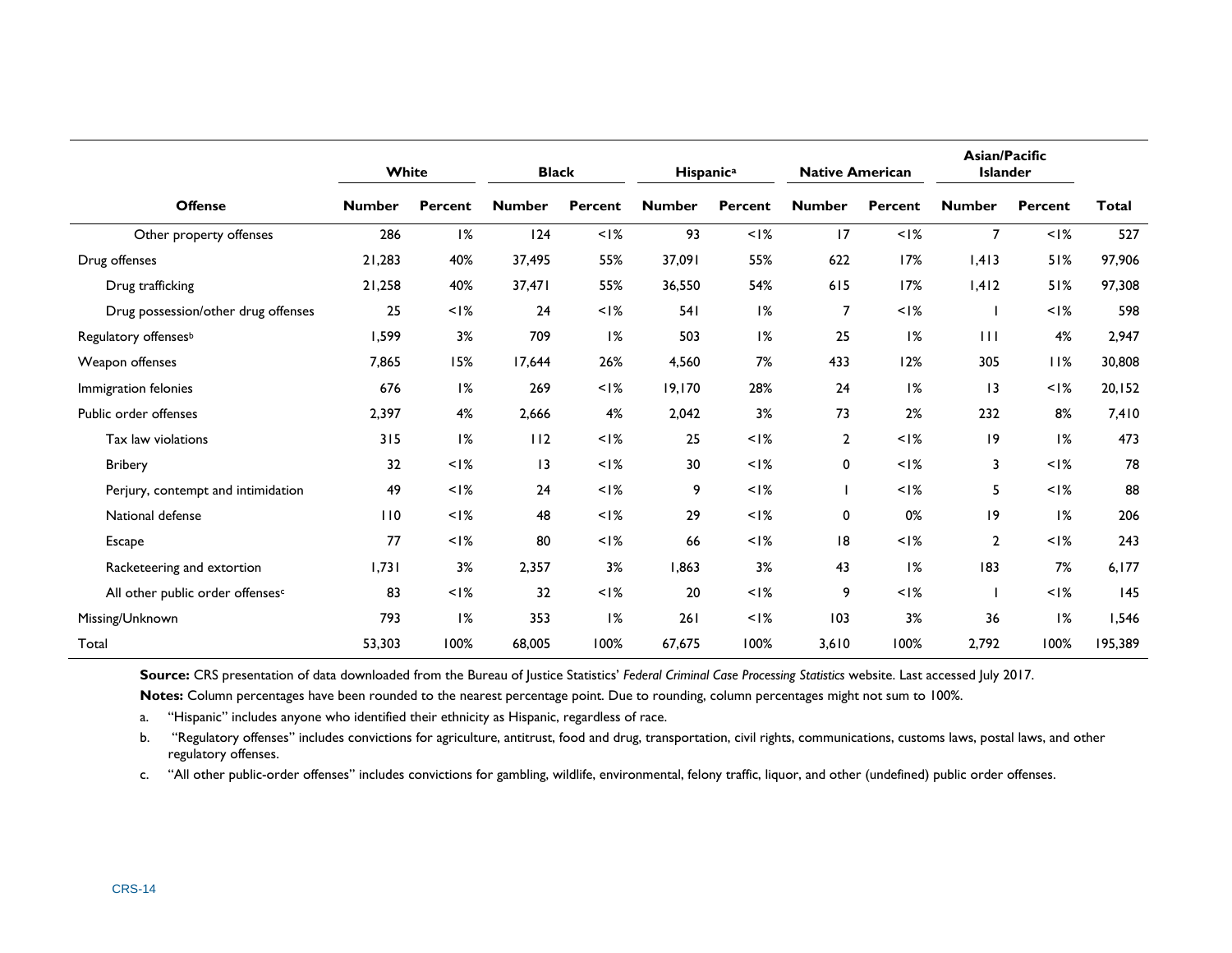#### **Should Priority Be Given to High-Risk Offenders?**

Policymakers might consider whether the proposed risk and needs assessment system should focus on high-risk inmates. The RNR principles state that high-risk individuals should be the focus of rehabilitative programming.

Research on the risk principle suggests that the greatest improvements in recidivism can be made when the focus is on placing high-risk offenders in programs where they receive intensive levels of evidence-based services.<sup>57</sup> In some instances, research has also found that low-risk offenders who were placed in intensive treatment programs actually had an increased likelihood of recidivism.<sup>58</sup> This could be because placing low-risk offenders in intensive programming can interrupt support structures or self-correcting behaviors that already exist, or because it exposes low-risk offenders to high-risk offenders who may have a negative influence on low-risk offenders' thoughts or behaviors.<sup>59</sup>

Some legislation before Congress is silent as to whether high-risk inmates should be the primary target of rehabilitative programming.<sup>60</sup> The legislation would require BOP to make rehabilitative programming and productive activities available to all inmates, but it would give BOP several years to do so, and the requirement is subject to the availability of appropriations. This might raise a few issues that policymakers could consider.

- Will BOP have the resources it needs to expand evidence-based rehabilitative programming and productive activities so that they can be offered to all inmates? Legislation before Congress would require the Department of Justice (DOJ) to use savings realized by implementing the risk and needs assessment system and placing inmates in lower cost prerelease custody earlier to help expand rehabilitative programming and productive activities. But what if those savings are not adequate to fund the needed expansion of these programs? BOP might not be able to realize any significant savings in their operating expenses until the prison population decreases enough that they can start to close prisons and reduce staff. In addition, there is an argument to be made that BOP has been underfunded for several years. Therefore, any near-term reductions in the prison population might only get BOP to the point where they can start to provide an adequate level of services.<sup>61</sup>
- If evidence-based rehabilitative programming and productive activities cannot be expanded at an adequate rate, should BOP be required to give priority to highrisk inmates? As noted above, targeting high-risk offenders for intensive levels of treatment and services has the greatest effect on recidivism, and low-risk inmates should receive minimal or even no intervention.
- Should low-risk inmates be placed in prerelease custody earlier to help free up spots for moderate- and high-risk inmates? It could be argued that if BOP cannot expand the capacity of its rehabilitative programming at a quick enough rate, it

<sup>57</sup> *The Psychology of Criminal Conduct*, p. 48.

<sup>58</sup> Ibid.

<sup>59</sup> Vera Institute of Justice's memorandum re: risk and needs assessment, p. 2.

 $60$  S. 1917 does state that "[the risk and needs assessment system] shall provide guidance on the kind and amount of recidivism reduction programming or productive activities appropriate for each prisoner."

<sup>61</sup> For a more in-depth discussion of issues related to BOP's budget, see CRS Report R42486, *Appropriations for the Bureau of Prisons (BOP): In Brief*.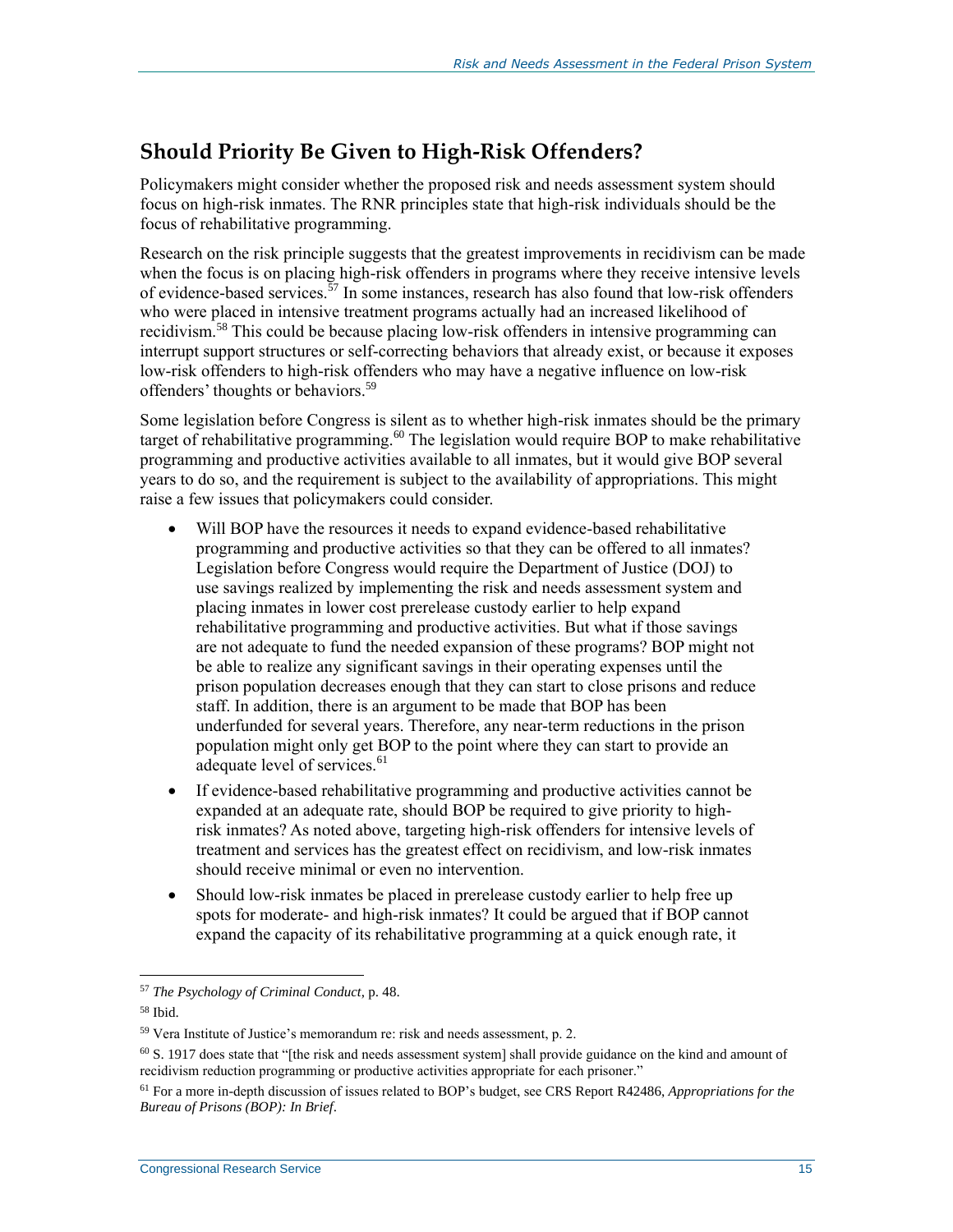might make sense to place inmates at low-risk of recidivism in the community earlier if doing so would allow BOP to provide high-quality rehabilitative programming to medium- and high-risk inmates.

 Should an agency like the National Institute of Corrections (NIC) be required to conduct regular process evaluations to ensure that rehabilitative programs are being implemented with fidelity to the program model? As previously mentioned, research indicates that rehabilitative programming that closely adheres to the RNR principles is the most effective at reducing recidivism. Legislation before Congress would only require NIC to evaluate recidivism reduction programs to "determine whether such programming or activities may be certified as evidencebased and effective at reducing or mitigating offender risk and recidivism."<sup>62</sup>

#### **Should Risk and Needs Assessment Be Used in Sentencing?**

Another issue policymakers might consider is whether risk and needs assessment should be used in sentencing to help identify low-risk offenders who could be diverted to community supervision rather than incarcerated. As discussed previously, research suggests that low-risk offenders should not be subjected to intensive treatment (and some research indicates that it might be criminogenic) and that they could be effectively supervised in the community. Legislation before Congress would require BOP, to the extent practicable, to house low-risk inmates together, which might mitigate some of the criminogenic effects of placing low-risk offenders in prison. The legislation would also provide ways to place some inmates in prerelease custody earlier (e.g., allowing inmates to earn additional time credits that would allow them to serve a greater proportion of their sentence in a Residential Reentry Center, in home confinement, or on supervised release in the community). However, if the purpose of the legislation is to reduce the federal prison population and save money without negatively affecting public safety, it is significantly cheaper to place low-risk offenders on community supervision than incarcerate them.<sup>63</sup>

While some scholars have argued for integrating risk assessment into sentencing guidelines to help judges determine the appropriate sentences for offenders,  $64$  research suggests that if risk assessments were to be integrated into sentencing, it might be best to use it as a way to screen-out low-risk offenders from prison.<sup>65</sup> However, if risk assessment were integrated into sentencing decisions there is a risk of false negatives, which would mean that an offender who is assessed to be at low risk for recidivism might be diverted from incarceration to some form of community supervision but still go on to recidivate.

During the Obama Administration, DOJ, while acknowledging the important role evidence-based programs and practices play in the effective rehabilitation and reentry of inmates, raised concerns

<sup>62</sup> See S. 1917 and S. 1994.

 $63$  The Administrative Office of the U.S. Courts reports that in FY2016, the average annual cost of probation supervision was \$4,392 per probationer, compared to \$34,770 to house an inmate in a federal prison. Administrative Office of the U.S. Courts, "Incarceration Costs Significantly More than Supervision," August 17, 2017, http://www.uscourts.gov/news/2017/08/17/incarceration-costs-significantly-more-supervision.

<sup>64</sup> Jordan M. Hyatt, Mark H. Bergstrom, and Steven L. Chanenson, "Follow the Evidence: Integrate Risk Assessment into Sentencing," *Federal Sentencing Reporter*, vol. 23, no. 4, April 2011, pp. 266-268.

<sup>65</sup> Seena Fazel, Jay P. Singh, and Helen Doll, "Use of Risk Assessment Instruments to Predict Violence and Antisocial Behaviour in 73 Samples Involving 24,827 People: Systematic Review and Meta-analysis," *BMJ: British Medical Journal*, vol. 345, July 24, 2012, http://www.bmj.com/content/bmj/345/bmj.e4692.full.pdf.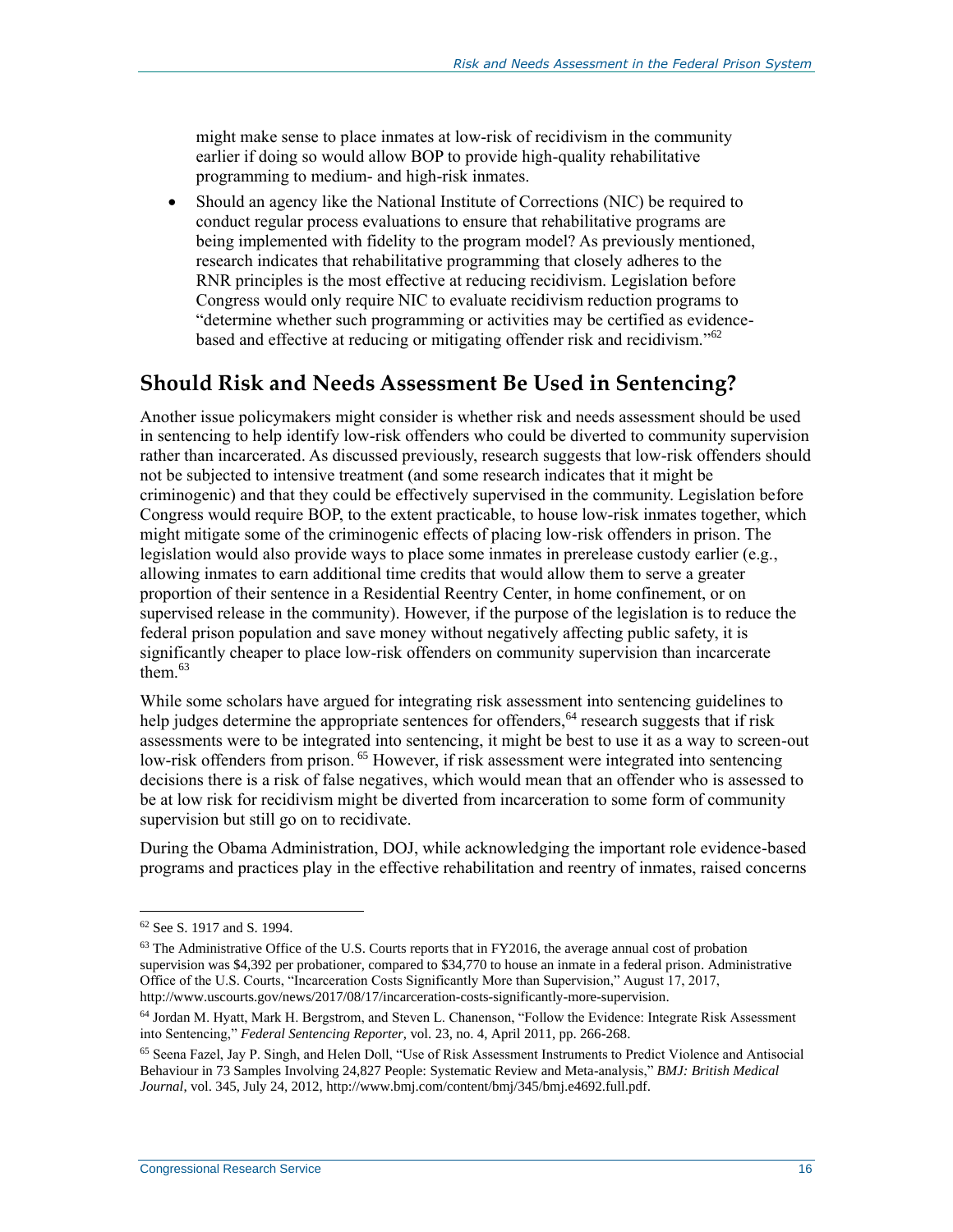about making risk assessment a part of determining sentences for federal offenders.<sup>66</sup> DOJ echoed previously mentioned concerns that risk assessment bases individual-level decisions on group dynamics and that determining someone's risk of reoffending on, in part, static risk factors might place certain groups of offenders at a disadvantage (e.g., being denied pre-trial release or being incarcerated for longer periods for factors that can never be changed). DOJ also argued that using risk assessment in determining sentences would erode certainty in sentencing, something Congress attempted to address when it passed the Sentencing Reform Act (P.L. 98-473), which eliminated parole for federal inmates and established a determinate sentencing structure under the federal sentencing guidelines. DOJ also argued that sentencing should primarily be about holding offenders accountable for their criminal behavior and not about the likelihood of future offending.

#### **Should There Be a Decreased Emphasis on Long Prison Sentences?**

If Congress were to consider legislation to implement risk and needs assessment in the federal prison system, policymakers might consider whether implementing a policy of making decisions based on an offender's risk level is compatible with the desire of many for long prison sentences for certain offenders. Legislation before Congress would exempt inmates convicted of certain crimes from being eligible for earned time credits. This would mean that offenders convicted of certain offenses would be required to serve a greater proportion of their sentences in prison even if they are deemed to be at a low risk for recidivism. As discussed previously, it is an offender's past history of antisocial behavior, among other factors, and not the offender's current offense, that is indicative of a risk for recidivism. Therefore, the policy of requiring certain offenders to serve most of their sentences in prison might undermine the potential effectiveness of a risk and needs assessment system.

Recent research has explored the effectiveness of incarceration as a way to reduce crime. It suggests that while incarceration contributed to lower violent crime rates in the 1990s, there are declining marginal returns associated with ever-increasing levels of incarceration.<sup>67</sup> The diminishing level of return resulting from higher levels of incarceration might be explained by the fact that continued increases in incarceration are likely to include more offenders who are either at the end of their criminal careers or who are not committing crimes at a high rate.<sup>68</sup> Another possible reason for diminishing marginal returns might be that more of the individuals incarcerated over the past three decades have been incarcerated for crimes where there is a high level of replacement. $\frac{69}{9}$  For example, if a street-level drug dealer is incarcerated and there is no decrease in demand for drugs in the drug market, it is possible that someone will step in to take that person's role; therefore, few or no further crimes would be averted by incarcerating the street-level dealer. It is also possible that being imprisoned with other offenders will have a criminogenic effect, especially for low-risk offenders for whom prison may serve to increase their risk of recidivism rather than reduce it.<sup>70</sup>

<sup>66</sup> Letter from Jonathan J. Wroblewski, Director, Office of Policy and Legislation, Criminal Division, U.S. Department of Justice, to The Honorable Patti B. Saris, Chair, U.S. Sentencing Commission, July 29, 2014.

<sup>67</sup> Anne Morrison Piehl and Bert Useem, "Prisons," in *Crime and Public Policy*, ed. Joan Petersilia and James Q. Wilson, 2nd ed. (New York: Oxford University Press, 2011), p. 542.

<sup>68</sup> Doris Layton MacKenzie, "Reducing the Criminal Activities of Known Offenders and Delinquents: Crime Prevention in the Courts and Corrections," in *Evidence-based Crime Prevention*, ed. Lawrence W. Sherman, David P. Farrington, Brandon C. Welsh, and Doris Layton MacKenzie (New York: Routledge, 2002), p. 337.

<sup>69</sup> Bert Useem and Anne Morrison Piehl, *Prison State: The Challenge of Mass Incarceration* (New York: Cambridge University Press, 2008), p. 74.

<sup>70</sup> *The Psychology of Criminal Conduct*, p. 433.